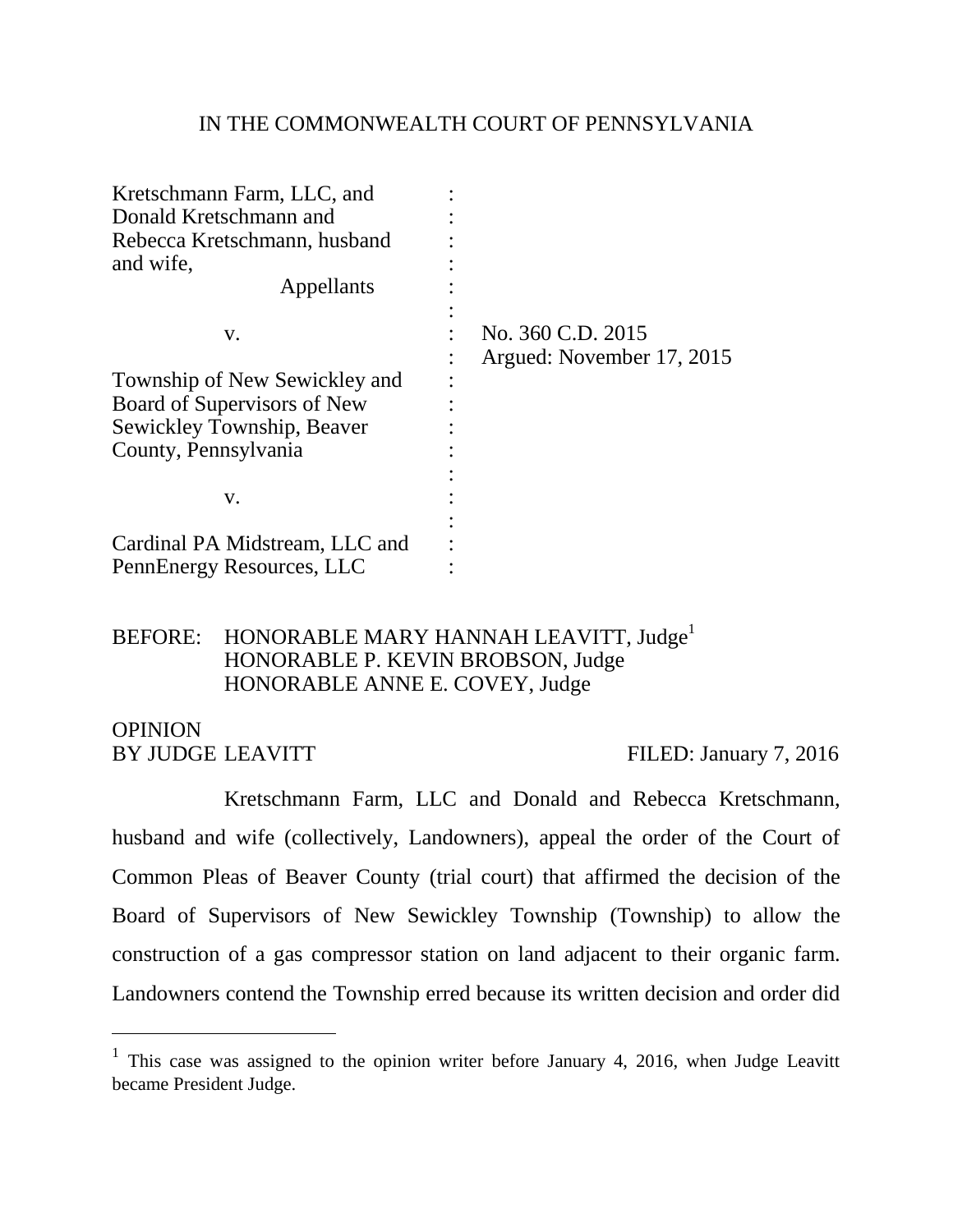not address Landowners' evidence that the proposed compressor station will adversely affect the public health and welfare. They also assert that the trial court erred by denying them the opportunity to present additional evidence in their land use appeal. We affirm.

#### **Background**

On May 1, 2014, Cardinal PA Midstream, LLC (Cardinal) filed a conditional use application with the Township to build a gas compressor station on property located in the Township's "A-1 Agricultural District." Section 6.2 of the Zoning Ordinance<sup>2</sup> lists conditional uses authorized in the  $A-1$  Agricultural District, and one such use is a compressor station, subject to "standards and criteria specified in Subsection 16 herein." ZONING ORDINANCE, art. VI, §6.2; Reproduced Record at 899a (R.R.  $\qquad \qquad$ ).<sup>3</sup> The Zoning Ordinance defines a "compressor station" as:

> One or more enclosed insulated building, housing compressor units, that are to be designed compatible with other structures in the area and designed and constructed to compress natural gas and/or oil that originates from a gas and/or oil well, or collection of such wells, operating as a midstream facility for delivery of gas and/or to a transmission pipeline, distribution pipeline, processing plant or underground storage field including one or more natural gas and/or oil compressors associated buildings, pipes, valves, tanks and other equipment.

<sup>&</sup>lt;sup>2</sup> ZONING ORDINANCE OF THE TOWNSHIP OF NEW SEWICKLEY, BEAVER COUNTY, PENNSYLVANIA (Zoning Ordinance), as amended by Ordinance No. 194, December 27, 2012.

<sup>&</sup>lt;sup>3</sup> Ordinance No. 194 was enacted in 2012 and amended the Zoning Ordinance to regulate natural gas drilling and activities. R.R. 897a-910a. Ordinance No. 194 identifies the amendments to the Zoning Ordinance by article and section.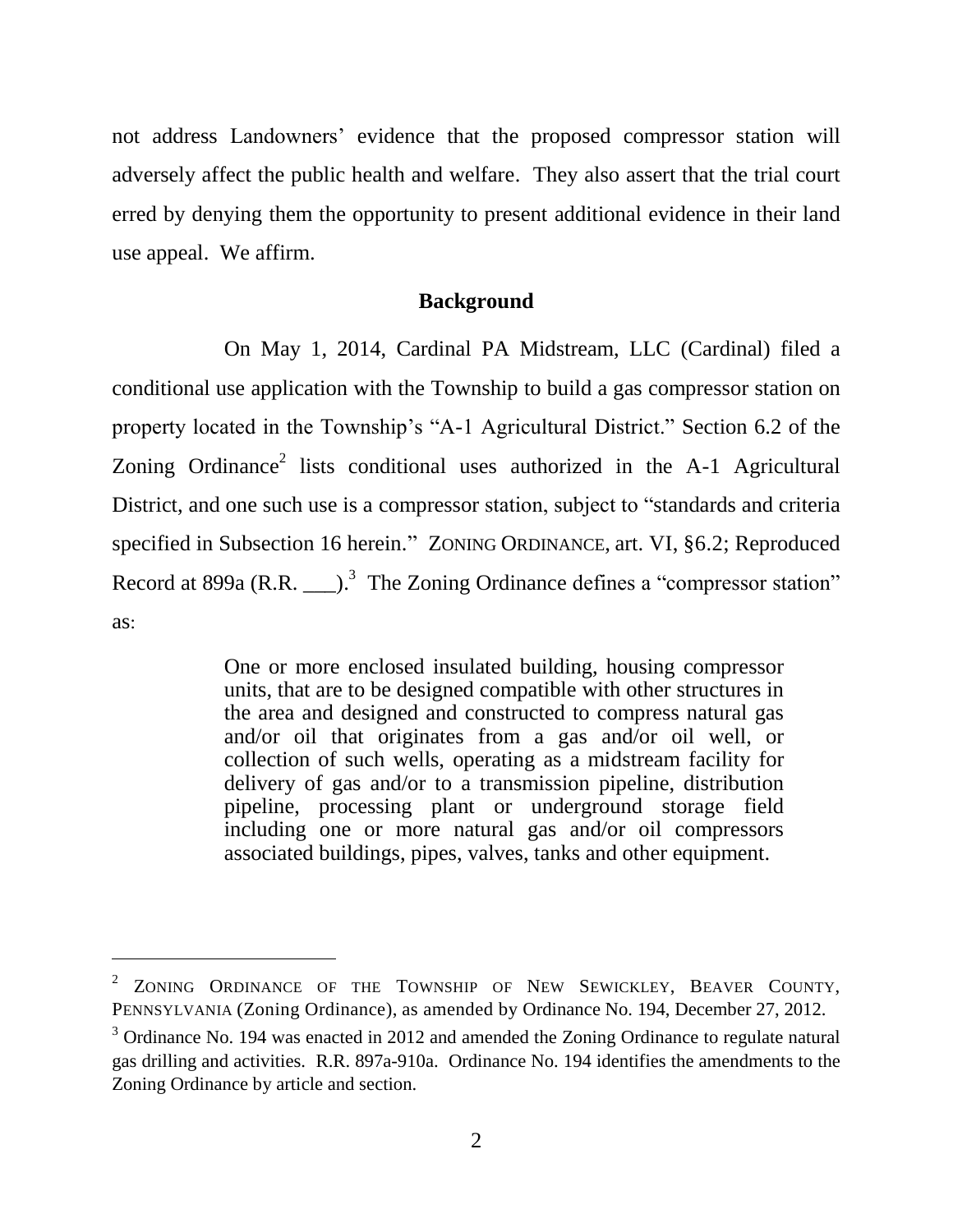ZONING ORDINANCE, art. II, §301; R.R. 897a-98a. Cardinal's compressor station will consist of two buildings and four compressors on an 11.2-acre pad, which is part of a 46.64-acre parcel about to be acquired by Cardinal.<sup>4</sup> Cardinal's compressor station will prepare natural gas produced by PennEnergy Resources, LLC for market. $5$ 

On July 2, 2014, the Township scheduled a public hearing on Cardinal's conditional use application. At that hearing, Cardinal presented testimony from Greg Muse of PennEnergy as well as testimony from Cardinal's employees and consultants: Thomas Baskin, Lauren Parker, Reggie Keith, and Brian Hoffheins.

Muse provided a history of PennEnergy operations, which included slides depicting its existing oil and gas sites, from the construction phase to completion.<sup>6</sup> PennEnergy plans to connect four of its natural gas wells to Cardinal's proposed compressor station, which will "gather the gas," *i.e.*, separate the condensate, a type of ultralight oil, from the gas. Cardinal will then transport the condensate to market.

Thomas Baskin, Cardinal's vice-president of construction, testified about Cardinal's operations. He explained that under the joint venture, Cardinal will process PennEnergy's gas at multiple compressor stations in Beaver and Butler Counties, some of which are already operational. Baskin introduced Cardinal's management team and detailed its experience in the natural gas

<sup>4</sup> Cardinal has a sales agreement with Cecil Ellen Properties, which owns the 46.64-acre parcel.

<sup>&</sup>lt;sup>5</sup> PennEnergy was granted permission to intervene by the trial court. Cardinal and PennEnergy have filed a joint brief to this Court.

<sup>&</sup>lt;sup>6</sup> The PowerPoint slides were photocopied and submitted into evidence.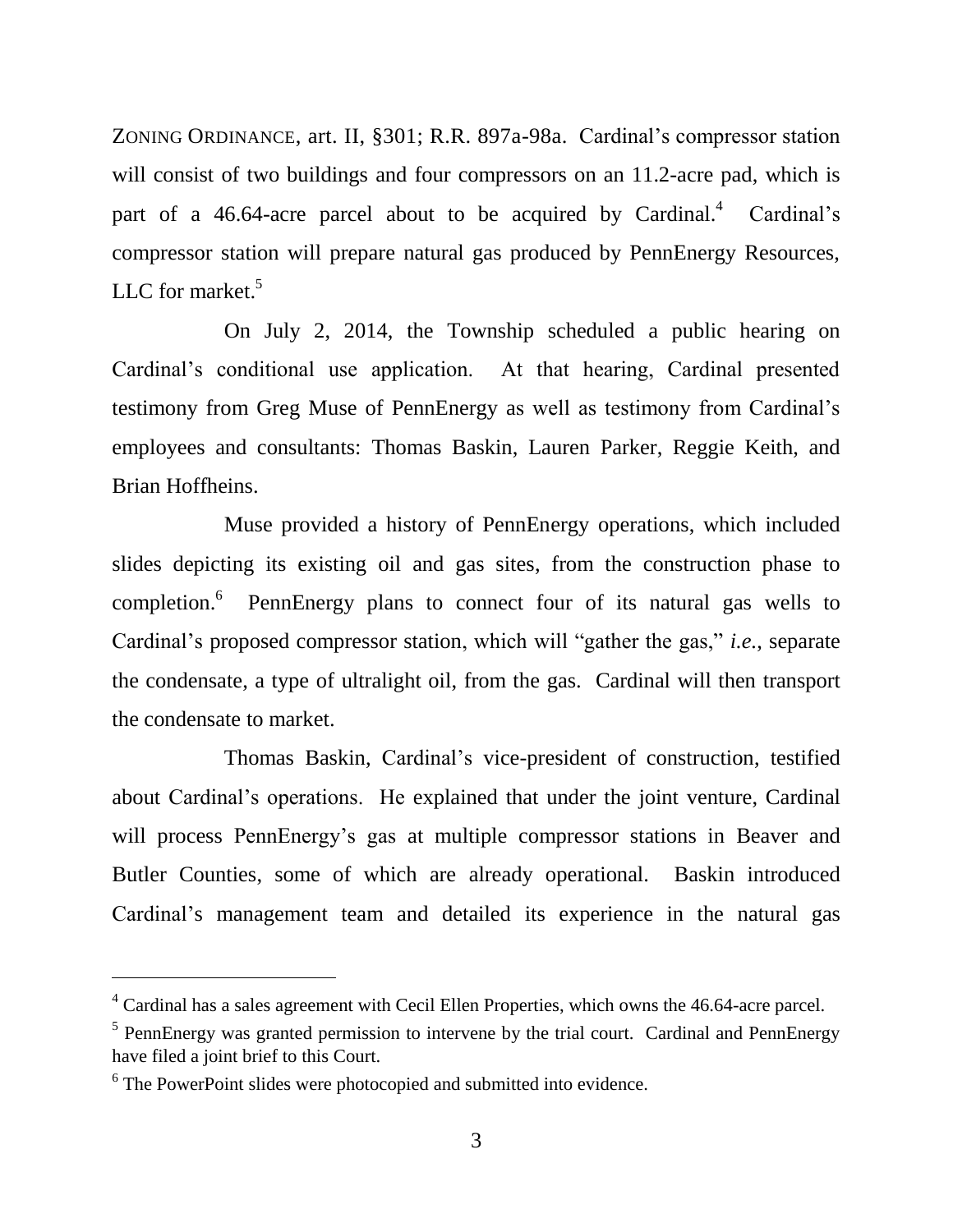industry. He testified that the compressor station will incorporate pollution prevention and control measures that will be reviewed and approved by the Pennsylvania Department of Environmental Protection (DEP).

Lauren Parker, a licensed professional engineer, testified that Cardinal's erosion and sediment control plan had been submitted to DEP. In response to the recommendations of the Township's Planning Commission, Cardinal made site plan adjustments. For example, it will undertake landscaping to block the visibility of the compressor station from neighboring landowners and the road.

Reggie Keith, Cardinal's noise consultant, testified that the compressor station will conform to the noise standards in the Township. A muffler will be installed on each compressor, and each compressor building will be insulated. Keith testified that Cardinal is committed to mitigating noise from the compressors.

Brian Hoffheins, Cardinal's traffic consultant, testified about the driveway and traffic. He identified the driveway's proposed location off Teets Road and explained that Cardinal is still reviewing comments from the Township's engineer. He stated that once the compressor station is built, truck traffic will average six trucks per day.

The Township permitted residents in attendance to ask questions. Donald Kretschmann stated that he has operated an organic farm for 40 years and complained that the area has become more industrial over time. Rebecca Kretschmann noted that the stated speed limit of 45 mph on Teets Road is often violated. Further, the road curves close to Cardinal's proposed driveway, which may present a danger. Others in attendance asked questions, principally about

4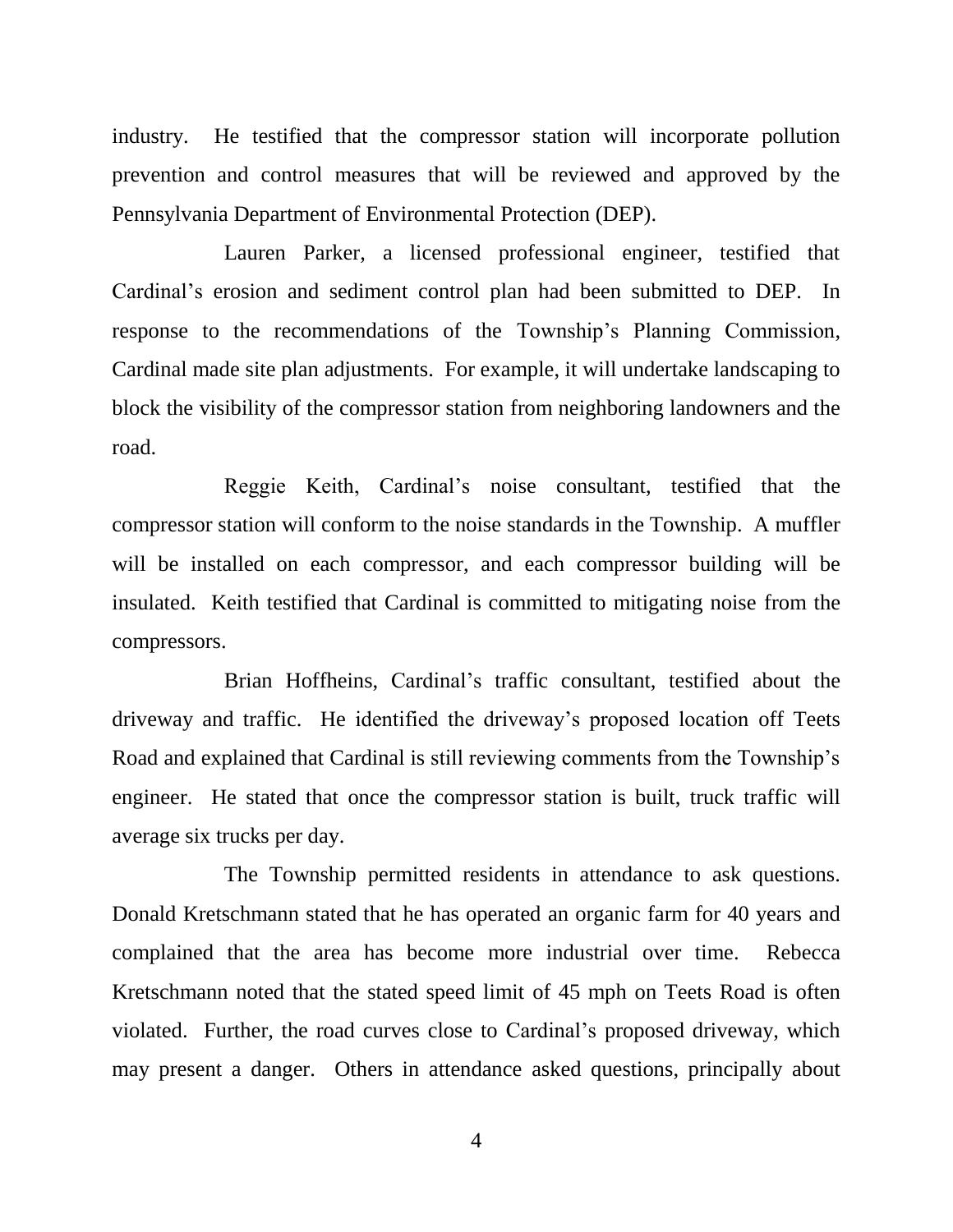traffic and noise. Mr. Kretschmann complained that the focus should not be on noise emitted by the compressors, but upon gas emissions. After posing questions on noise and traffic, the Township scheduled the next hearing date for July 23, 2014.

At the second hearing, Cardinal presented responses to the questions of residents and Township officials. Hoffheins testified that after the first hearing, he met with Township officials to address traffic, and this prompted the submission of updated reports. He also addressed the driveway construction.

Mark Ward, Cardinal's chief operating officer, testified that the compressor station will be state-of-the-art, with equipment installed to control gas emissions. He noted that Cardinal has placed its compressor stations next to farms in the past and without incident. Ward then went through a PowerPoint presentation demonstrating the compressor station's compliance with the Zoning Ordinance.

Christie Wilson, Cardinal's air quality compliance consultant, explained the DEP permitting process. First, DEP will issue a construction permit to allow Cardinal to construct one of its four planned compressor stations. DEP then inspects the constructed station. If it is satisfied that Cardinal has complied with the terms of the construction permit, DEP will issue an operating permit. Thereafter, DEP will do periodic inspections to ensure compliance with the operating permit. In addition, Cardinal must meet or exceed federal air quality standards enforced by the Environmental Protection Agency (EPA).

Richard Weber, the Chairman of PennEnergy, testified that PennEnergy is committed to safety and excellence in its operations. He stated that PennEnergy has signed oil and gas leases with 678 landowners in the Township,

5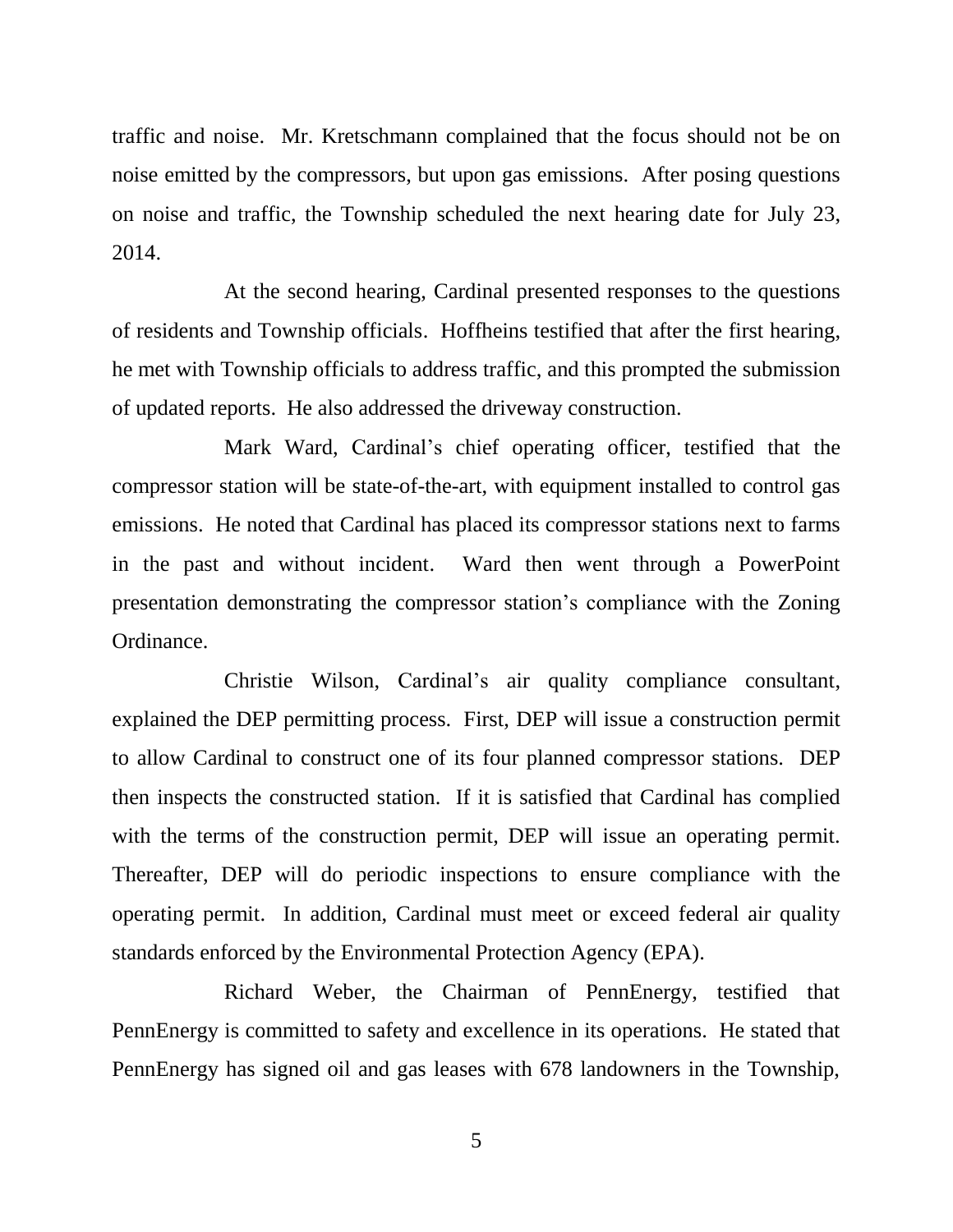representing approximately 71% of the Township's property. Weber opined that the Township stood on the verge of developing its natural gas reserves in an environmentally sound way that will generate significant royalties to the residents for decades.

Township officials then opened the hearing to comments, which both supported and opposed Cardinal's conditional use application.<sup>7</sup> One resident expressed concern about a pipeline PennEnergy wants to place on her land. Another asked about the flares from the wells, asserting that they would cause light pollution. Another commented that a compressor station does not belong in a residential area. Another citizen, a chemical engineer, cited an EPA study showing that a compressor station can generate nitrogen oxide, which can cause lung damage and cancer. She was also concerned about how emissions would impact the adjacent organic farm.

Bob Schmetzer, on behalf of Beaver County Marcellus Awareness Group, testified that the gas industry is bamboozling the public. He claimed that methane released during gas drilling and the diesel fuel fumes produced by trucks in the industry are harmful and cause brain lesions. Schmetzer asserted that the risk can be confirmed by reports on the internet and in books.

Reverend James Hamilton testified that in his travels he has seen the destruction that coal mining caused to western Pennsylvania. He opined that gas drilling will make it worse. He stated that Beaver County's air quality received an

 $<sup>7</sup>$  At both hearings, the Township swore in, as a group, the persons that wished to comment or</sup> ask questions. Some of the witnesses were in favor of Cardinal's conditional use applications. Because the appeal to this Court involves the purported failure of the Township to address the evidence in Landowners' favor, this summary of the evidence omits the comments supportive of Cardinal.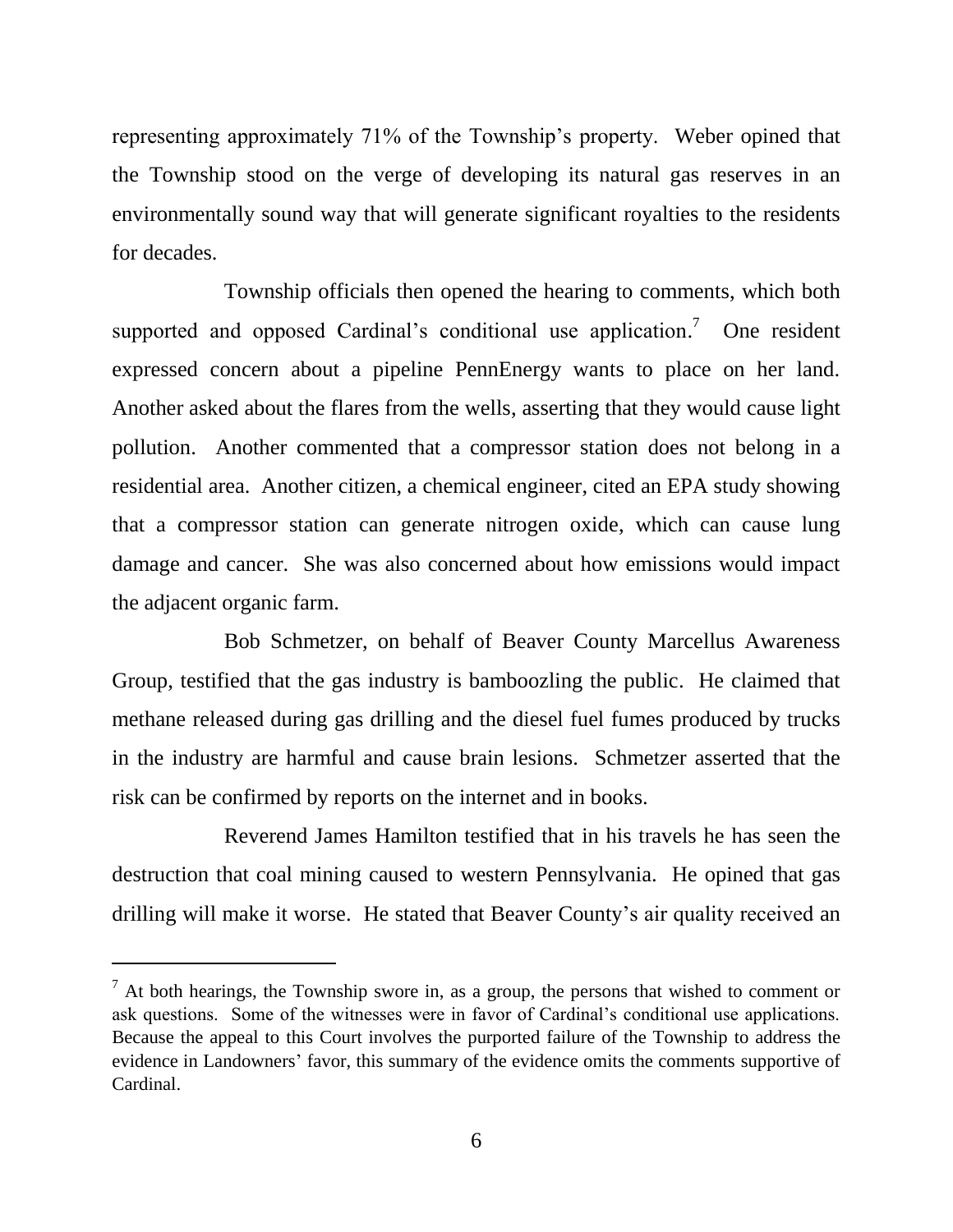"F" rating by the EPA, and more and more children are developing respiratory problems. Hamilton believes that state government is not doing its job to protect the public health.

Brian Snyder, the Executive Director of the Pennsylvania Association for Sustainable Agriculture, stated that he was attending the hearing on behalf of farmers that might be affected by Cardinal's compressor station. He asked the Township to consider the long-term consequences, explaining that the loss of farmland to the gas industry will adversely impact agricultural production and, ultimately, this nation's ability to feed itself. Snyder noted that consumers are willing to pay a higher price to get the fresh, organic food offered by Landowners, and this is a better use of the land.

Counsel for Landowners requested the Township grant Landowners aggrieved party status, and the Township granted the request. Counsel then called Donald Kretschmann to the stand.

Kretschmann testified that he has been farming in the Township since 1978 and makes a living as a certified organic farmer. His customers tend to eat his produce raw. Kretschmann stated that further study was necessary to ascertain the risk of contaminants getting into his produce through emissions from Cardinal's proposed compressor station.

Maria Kretschmann, Landowners' daughter, also testified. She stated that agriculture is not compatible with gas drilling and that the Township has a duty to promote public health, safety, morals and the general welfare of its citizens. Farms are vital to Pennsylvania's economy and culture. Maria Kretschmann testified that since 2007, DEP has reported 200 cases of water contamination caused by oil and gas development. She explained:

7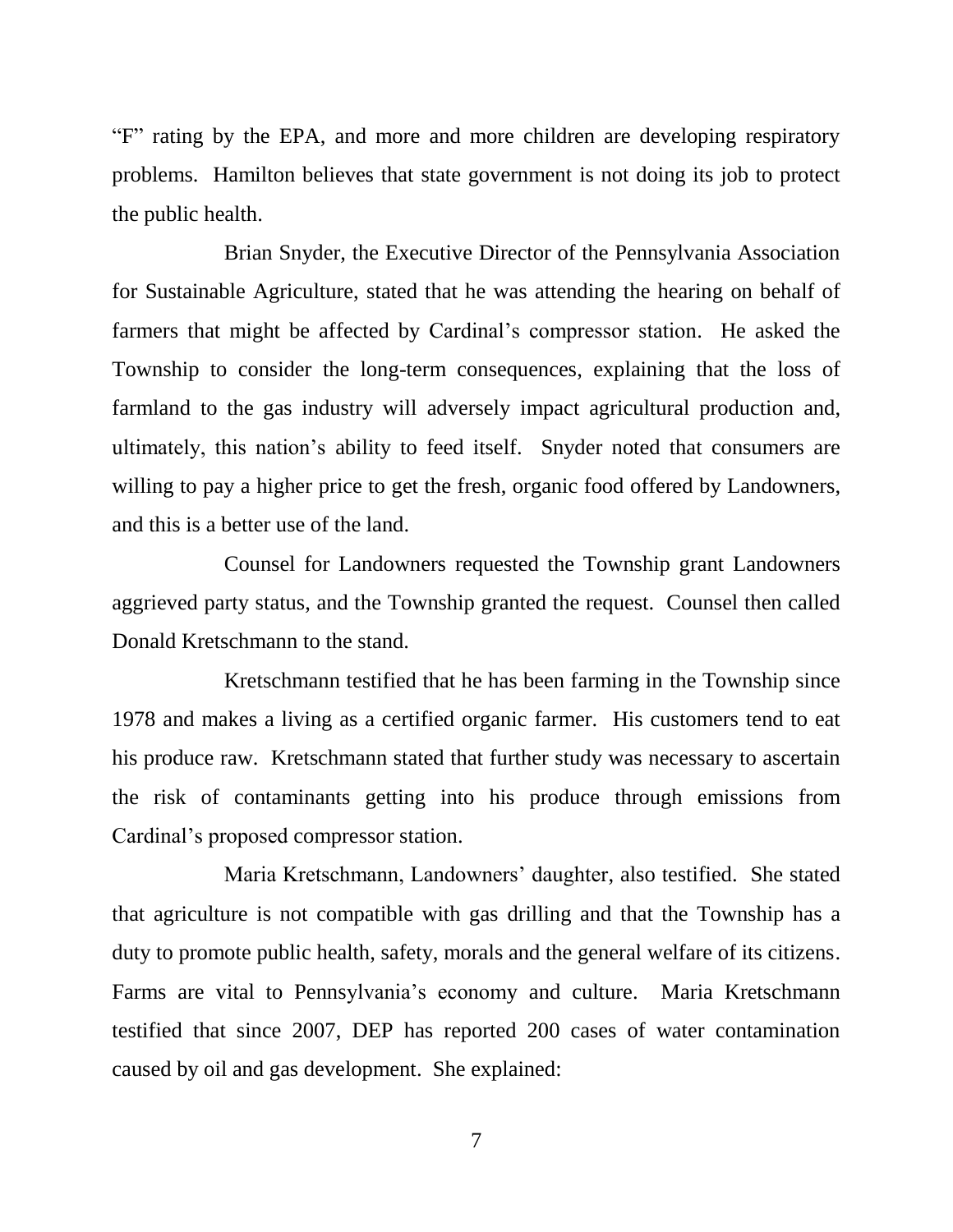I'm not here to prove to you that there is negative direct cause and effect of oil and gas development on human health.… I'm here to ask you to prove to us that it is safe and that it will not harm our health, our quality of life or our environment.

Notes of Testimony (N.T.) 7/23/14, at 174-75; R.R. 819a-20a. Maria Kretschmann asked the Township to deny the permit.

Counsel for Landowners then offered approximately 200 letters written by Landowners' customers expressing concern about the proximity of the proposed compressor station to Landowners' farm.<sup>8</sup> The letters referred to various studies and newspaper articles. Counsel offered the written submissions into evidence, along with "a large number of the documents that have been referred to me by those individuals." *Id.* at 179; R.R. 824a. Cardinal objected to the letters and documents as hearsay. Counsel argued that they were not being offered to prove that a gas compressor station will have a direct impact on the health of Landowners' customers, but rather

> to establish the reasonable grounds upon which the suspicions of [Landowners'] customers are based [which] can threaten the continuing commercial viability of their farm, regardless of what the underlying science currently can or cannot prove.

*Id.* Cardinal argued that in the absence of expert testimony laying a foundation for harm, the documents were irrelevant and inadmissible. When Counsel for Landowners requested a continuance in order to present expert testimony on harm, the Township's legal counsel suggested that the documents be submitted and, after he reviewed the law, he would advise the Township on whether Landowners'

<sup>&</sup>lt;sup>8</sup> These letters appear to be in response to an e-mail Landowners sent to their customers asking them to contact the Township and express dismay at the prospect of a compressor station being built in close proximity to the farm. R.R. 420a-21a.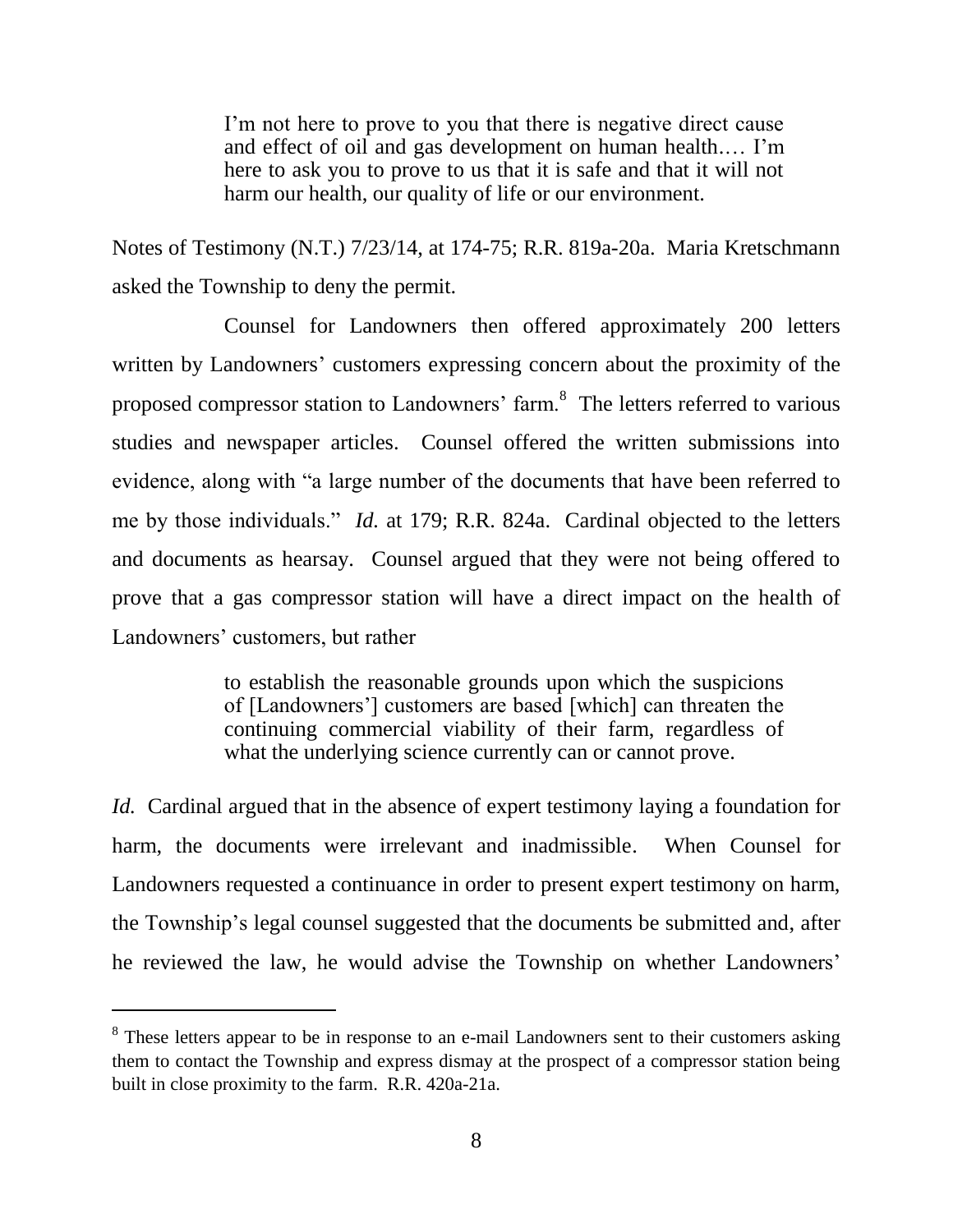proffered documents were admissible. Landowners' Counsel agreed with this suggestion and rested.

Cardinal recalled air quality compliance consultant Christie Wilson to respond to Landowners' evidence.<sup>9</sup> She stated that there will not be an open flame flare at the compressor station. Benzene, toluene, ethylbenzene and xylene are compounds that will be condensed from the gas stream and converted to liquid. Only in liquid form will these compounds be transported to a gas plant for processing. Wilson also explained that the compressor engines are equipped with catalytic converters to remove 93% of the formaldehyde emissions, which is a common emission also generated by motor vehicles. She noted that testing and monitoring of the site will be ongoing and that both DEP and the EPA have the authority to enter the property at any time to do an inspection of the compressor station.

Landowners cross-examined Wilson, who agreed that it is technologically impossible to prevent all emissions from leaving the compressor station. It will be fitted with exhaust stacks, and their efficacy has been guaranteed by the equipment manufacturers. Wilson acknowledged that compressor stations have been known to violate air quality standards in the past. When asked whether Marcellus Shale gas contains traces of radon, Wilson replied that she was not familiar with this claim.

<sup>&</sup>lt;sup>9</sup> Cardinal also recalled several other witnesses to reiterate that the project would meet state and federal air quality standards.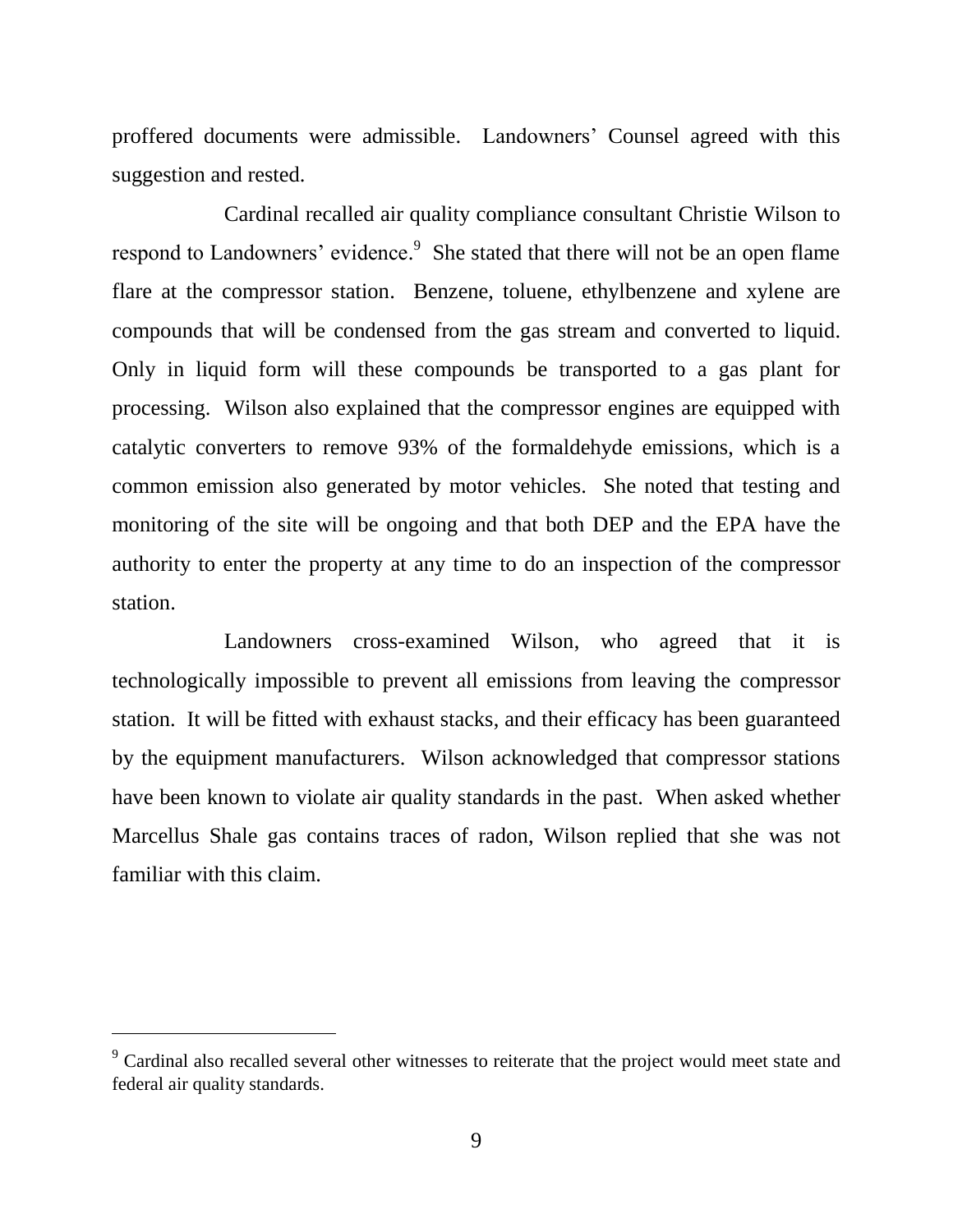#### **Board of Supervisors' Decision**

Ordinance No. 194, which amended the Zoning Ordinance in 2012, was enacted to authorize and regulate oil and gas operations in the Township. Generally, these operations are permitted by right in the A-1 District; however, compressor stations and processing plants are excluded from the list of uses permitted by right. ZONING ORDINANCE, art. VI, §6.1; R.R. 898a. Rather, compressor stations are allowed as a conditional use in the A-1 District. ZONING ORDINANCE, art. VI, §6.2; R.R. 898a. The Zoning Ordinance sets the following standards and criteria for a compressor station:

a. Minimum lot area shall be twenty (20) acres.

b. Maximum noise level at full operation shall be 60 dba measured at the property boundary line.

c. A minimum three (3) linear mile separation distance between compressor stations measured from the building pad shall be applicable to this category of use. Multiple compressor station buildings may be located on the same compressor station site.

d. Access roads to the facility shall be designed at a maximum ten percent (10%) grade and maintained in a stable, mud-free condition.

e. The operator shall comply with all applicable provisions of Section 14.18 of this Ordinance.

ZONING ORDINANCE art. VI, §6.2; R.R. 899a. The Zoning Ordinance imposes a building height limit of 45 feet and a maximum lot coverage of 50% on compressor stations. ZONING ORDINANCE art. VI, §6.4; R.R. 900a. The Zoning Ordinance sets forth a detailed application that must be submitted to the Planning Commission, the Zoning Officer and the Board of Supervisors. ZONING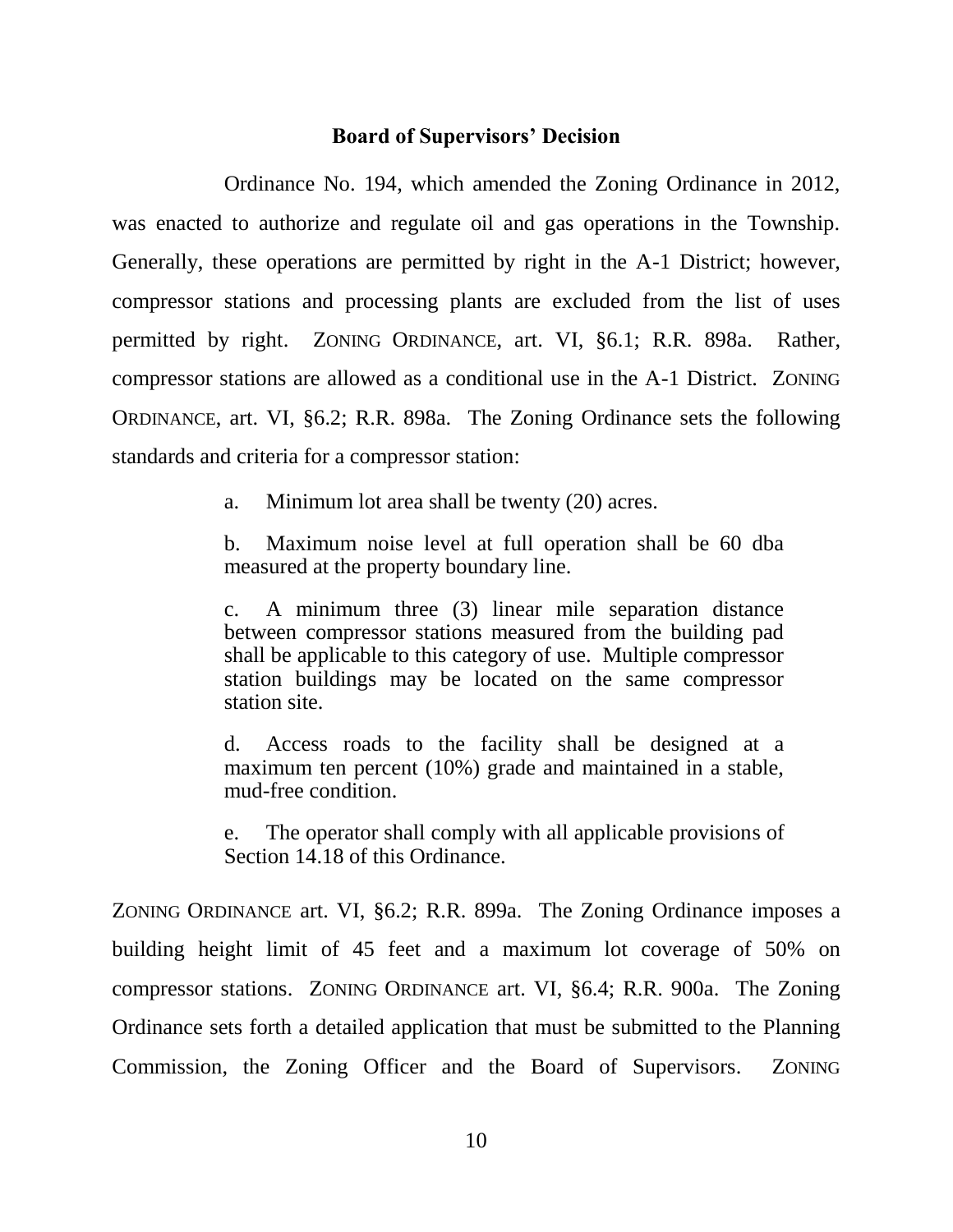ORDINANCE, art. XIV, §14.18; R.R. 905a-07a. It also sets forth detailed safety standards that must be satisfied before and after approval of a conditional use. *Id.*

The Township found that Cardinal complied with all of the requirements of the Zoning Ordinance. In its decision approving Cardinal's application, the Township noted that where a proposed conditional use complies with the Zoning Ordinance, a presumption arises that the proposed use is consistent with the general welfare. The burden then shifts to "objectors to rebut the presumption by proving, to a high degree of probability, the proposed use will adversely affect the public welfare in a way not normally expected from the type of use." Township Decision at 7. The Township noted the objectors must "present sufficient evidence that the use will present a substantial threat to the community." Township Decision at 8. The Township granted the conditional use, subject to 33 specified conditions.<sup>10</sup>

### **Trial Court Appeal**

Landowners filed a land use appeal. They requested the trial court to take additional evidence to amend the record of the proceeding before the Township. The trial court denied this request. Landowners presented two issues in their land use appeal. First, they argued that the Township's written decision did

 $10$  The conditions require Cardinal to comply with the general standards of the Zoning Ordinance; reconstruct Teets Road pursuant to the recommendations in the management plan; erect weight restriction signs on two area roads; meet with the affected residents to explain the project; secure a \$1,000,000 bond in favor of the Township; use escort vehicles on Lowboy type trailers; prohibit overweight vehicles during school bus hours of operation and after sunset; install snow fencing; submit a safety plan; provide all necessary permits; provide the Township with evidence of compliance with the maximum noise level; provide required landscaping; minimize nighttime lighting; and house the compressors in green colored buildings in the style of agricultural buildings in the Township. Township Decision at 8-12.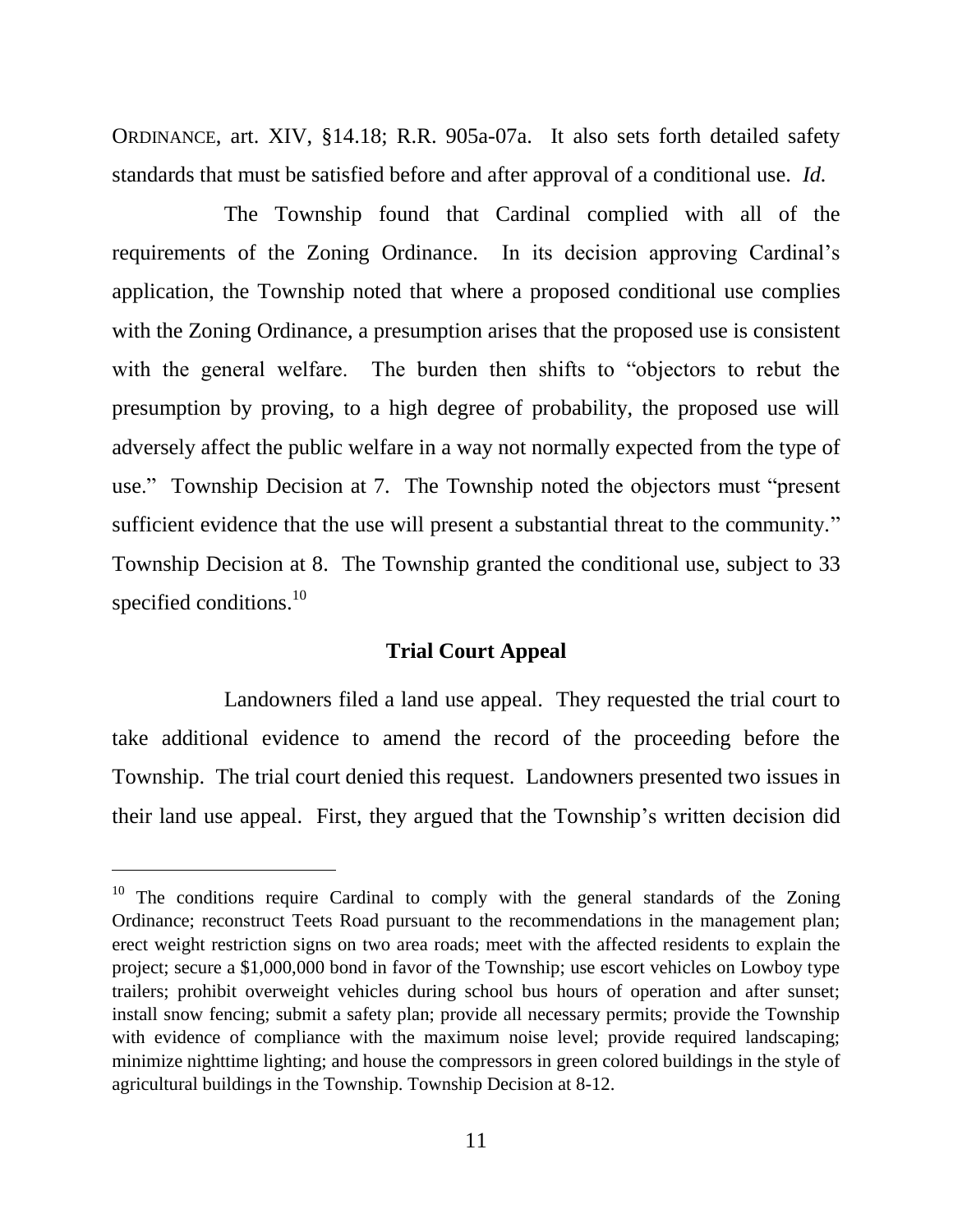not address their evidence, in violation of due process. Second, they argued that Ordinance No. 194 was unconstitutional.

The trial court rejected Landowners' appeal. First, the trial court held that the Township is not required to address each item of evidence offered in a hearing. In any case, Landowners presented "concerns," which "do not equate to evidence." Trial Court op. at 4. Second, the trial court held that Landowners did not preserve their challenge to the constitutionality of Ordinance No. 194. Concluding that the record established that the health, safety and well-being of the Township's residents would be protected, the trial court affirmed the Township.

# **Commonwealth Court Appeal**

On appeal, $<sup>11</sup>$  Landowners raise three issues. First, they claim that the</sup> Township abused its discretion because it did not consider their evidence, which prevents meaningful appellate review and denies them due process of law. Second, they claim that Ordinance No. 194 violates their constitutional rights by permitting the construction of a gas compressor station in the A-1 District. Third, they claim the trial court erred by denying their motion to present additional evidence.

 $11$  Where, as here, the trial court did not take additional evidence, our review determines whether the board committed an error of law or abuse of discretion. *Weiser v. Latimore Township*, 960 A.2d 924, 929 n.9 (Pa. Cmwlth. 2008). The question of whether the trial court should have permitted additional evidence is a matter within its sound discretion, subject to the abuse of discretion standard. *Caln Nether Co., L.P. v. Board of Supervisors of Thornbury Township*, 840 A.2d 484, 498 (Pa. Cmwlth. 2004).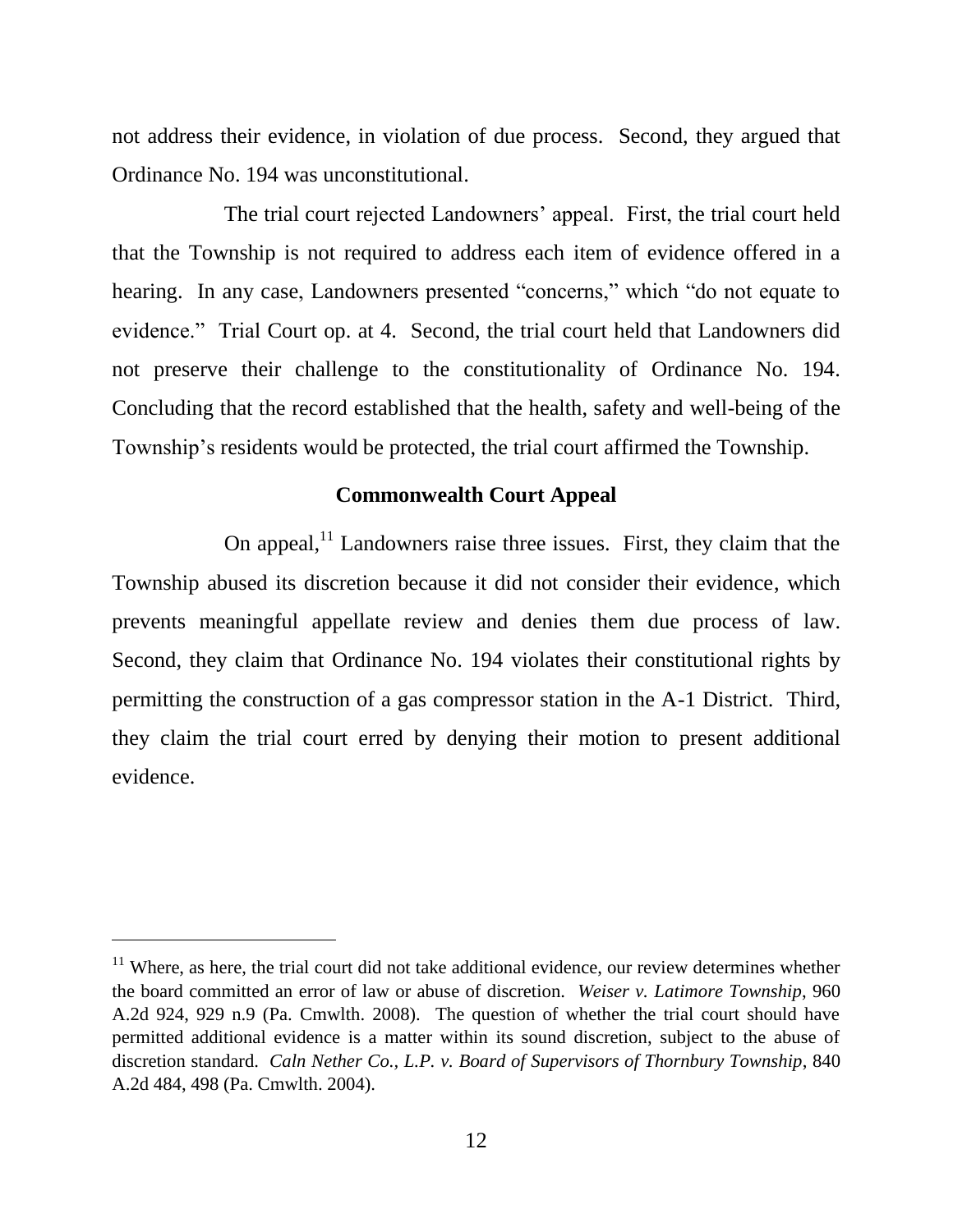#### **Applicable Law**

The law on conditional uses is well established. "A conditional use is nothing more than a special exception which falls within the jurisdiction of the municipal governing body rather than the zoning hearing board." *In re Thompson*, 896 A.2d 659, 670 (Pa. Cmwlth. 2006). A conditional use involves the use of the land, as opposed to the particular design details of the development. *Joseph v. North Whitehall Township Board of Supervisors*, 16 A.3d 1209, 1215 (Pa. Cmwlth. 2011). An applicant is entitled to a conditional use as a matter of right, unless it is determined "that the use does not satisfy the specific, objective criteria in the zoning ordinance for that conditional use." *In re Drumore Crossings, L.P*., 984 A.2d 589, 595 (Pa. Cmwlth. 2009).

The applicant bears the burden of establishing that the proposed conditional use satisfies the criteria in the zoning ordinance. *Id.* The board is the fact-finder, with the responsibility for credibility determinations and the weight to assign the evidence. *Joseph*, 16 A.3d at 1218. If the board is persuaded that the application complies with the zoning ordinance, a presumption arises that "the proposed use is consistent with the general welfare of the community." *H.E. Rohrer, Inc. v. Zoning Hearing Board of Jackson Township*, 808 A.2d 1014, 1018 (Pa. Cmwlth. 2002).

The burden then "shifts to objectors to rebut the presumption by proving that there is a high degree of probability the proposed use will adversely affect the welfare of the community in a way not normally expected from the type of use." *Id*. "Mere speculation" of possible harm is not sufficient. *Id*. Pointedly, a "conditional use application *must* be granted unless objectors present sufficient evidence that the proposed use has a detrimental effect on the public health, safety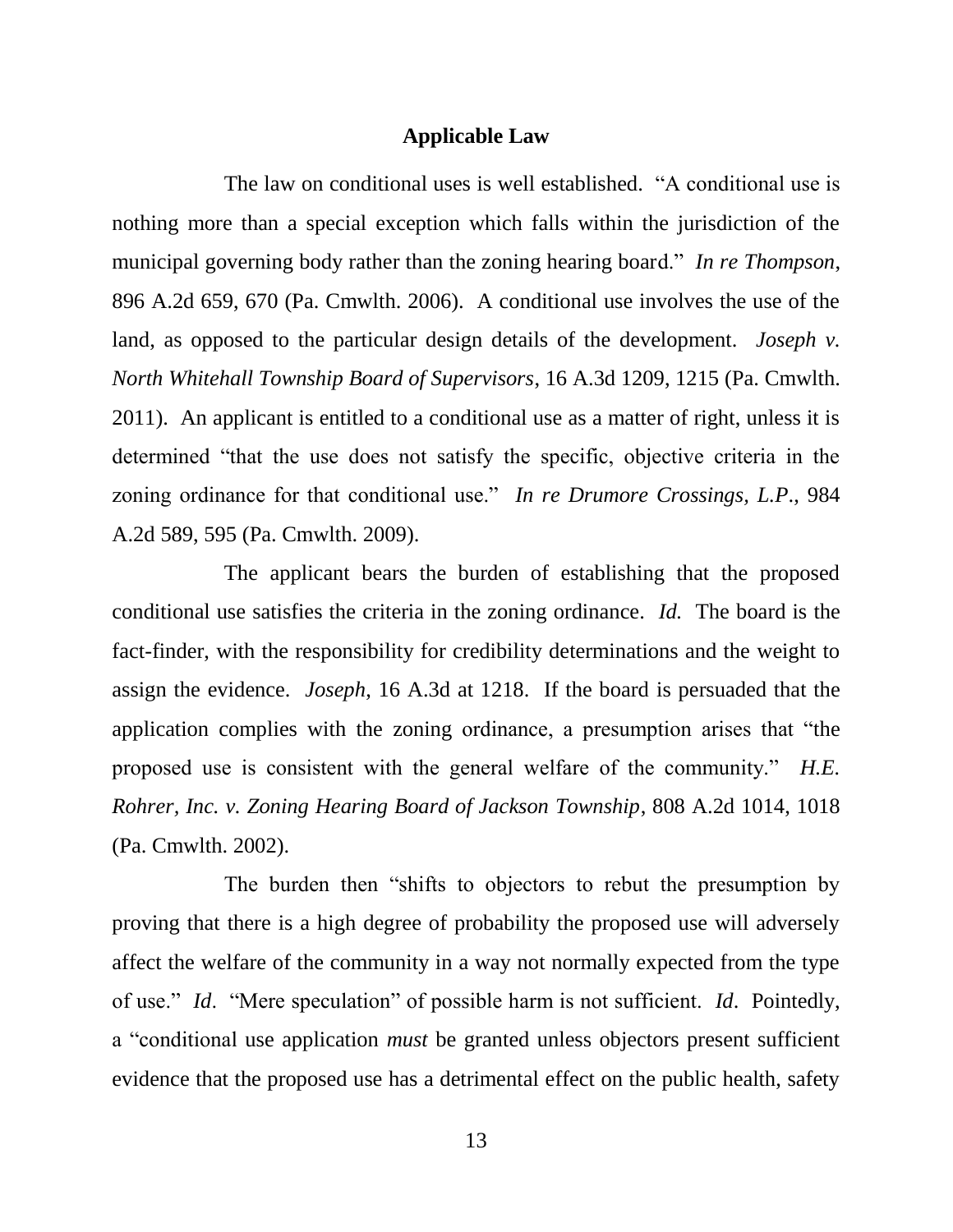and welfare." *In re McGlynn*, 974 A.2d 525, 537 (Pa. Cmwlth. 2009) (emphasis added).

#### **Landowners' Evidence**

In their first issue, Landowners claim that the Township abused its discretion because its findings of fact do not contain any reference to Landowners' evidence. Accordingly, it cannot be discerned whether the Township properly considered their evidence. This deprived Landowners of due process. In addition, it makes meaningful appellate review impossible. They request a remand.

Cardinal counters that the Pennsylvania Municipalities Planning Code  $(MPC)^{12}$  does not require the Township to discuss all evidence. Further, the Township's determination contains the findings of fact and conclusions of law necessary to meaningful appellate review. Cardinal argues that Landowners' socalled evidence consisted of no more than open-ended questions and speculation.

For its part, the Township explains that the Township's silence on testimony offered by the Kretschmanns does not mean that it did not consider it. Rather, it means that the Township was not persuaded by their evidence.

Section 908(9) of the MPC sets forth the following requirements for the content of a municipality's written decision in a land use application:

> The board or the hearing officer, as the case may be, shall render a written decision or, when no decision is called for, make written findings on the application within 45 days after the last hearing before the board or hearing officer. Where the application is contested or denied, each decision shall be accompanied by findings of fact and conclusions based thereon together with the reasons therefor. Conclusions based on any

<sup>12</sup>Act of July 31, 1968, P.L. 805, *as amended*, 53 P.S. §§ 10101-11202.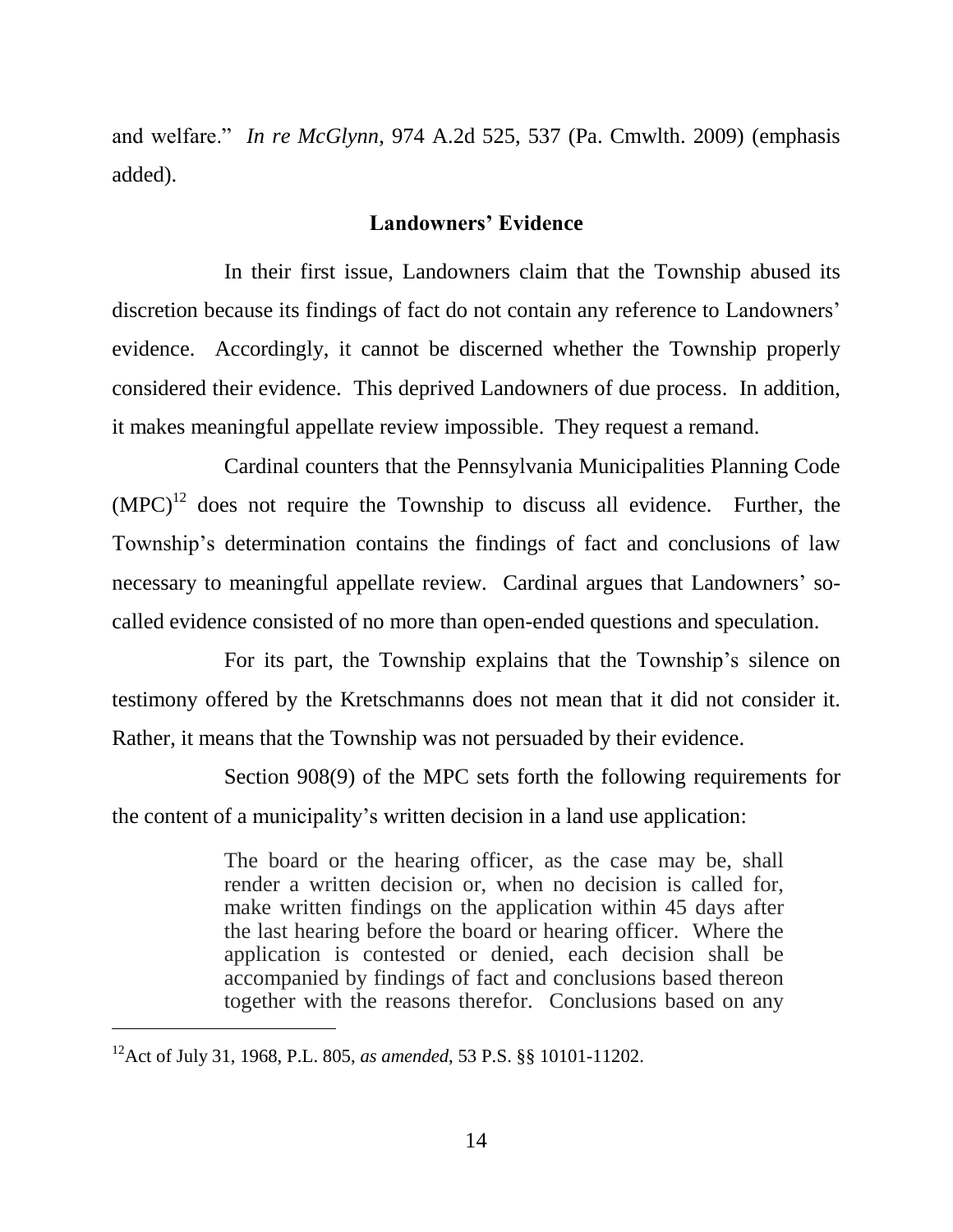provisions of this act or of any ordinance, rule or regulation shall contain a reference to the provision relied on and the reasons why the conclusion is deemed appropriate in the light of the facts found.

53 P.S. §10908(9). Landowners contend that the Township's written decision does not meet this standard.

Landowners point out that this Court will vacate and remand where a decision does not contain enough information to "conduct meaningful appellate review." *See, e.g., Greene Township Board of Supervisors v. Pennsylvania Public Utility Commission*, 642 A.2d 541, 544 (Pa. Cmwlth. 1994) (case remanded where commission's factual findings and analysis were insufficient to allow this Court to review its decision); *Stana v. Unemployment Compensation Board of Review*, 791 A.2d 1269, 1271 (Pa. Cmwlth 2002) (failure to make a credibility determination about a claimant's untimely filing required a remand).

The Township's decision does not list the witnesses presented either by Cardinal or by Landowners. Instead, the Township listed the Zoning Ordinance's requirements for a compressor station and then made numerous factual findings to detail Cardinal's compliance with these requests. The Township held that the facility is a permitted use and "[i]f constructed and operated as designed and represented by [Cardinal] the [f]acility does not pose a threat to the general health, safety or welfare of the Township." Township Decision at 7. The Township then considered the "shifting burden of persuasion." Township Decision at 7. Specifically, the Township noted that the objectors had to present evidence sufficient to prove that the compressor station will present a substantial threat to the community in a way that is not normal for this type of use.

It is true that the Township's written decision does not refer to Landowners' testimony or documents, including the hundreds of e-mails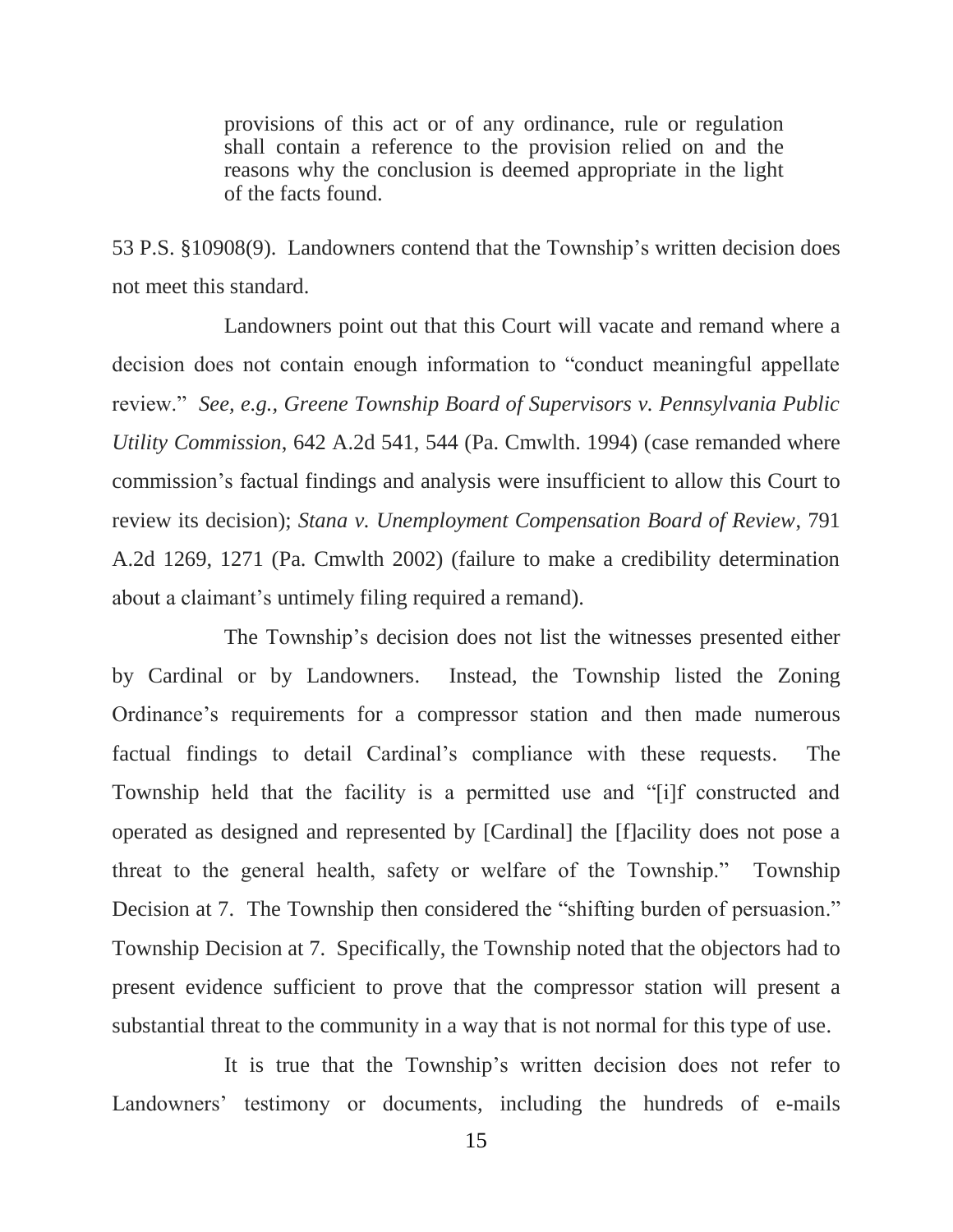expressing concern about the environmental and health impact of Cardinal's compressor station. However, expressions of concern do not constitute probative evidence of harm. At the hearing, Landowners' counsel stated that the e-mails were not being introduced to prove a direct impact on health but to establish the risk of loss of Landowners' customers. Further, Landowners presented no expert reports or testimony to support their challenge to Cardinal's conditional use application.

Landowners point to statements in the record that they believe to prove a high probability that Cardinal's compressor station will adversely affect the public welfare in a way not expected for this type of use. Rebecca Kretschmann expressed concern for her organic farm and referred the Township to studies conducted by Dr. Lenore Resick on the potential impacts of "similar sites" in western Pennsylvania as part of the "Western Pennsylvania Environmental Health Project." N.T. 7/2/14, at 128-129; R.R. 207a-08a. Darlene Parisi-Dunne, who has a Ph.D, stated that a family in Texas had recently been awarded \$3 million in damages against Aruba Petroleum for health related issues including, chronic nosebleeds, irregular heartbeats, sores, and breathing difficulties. N.T. 7/23/14, at 90-91; R.R. 735a-36a. Elaine Stiger expressed concern that the increased traffic will adversely impact the rural lifestyle of the community. *Id.* at 95-98; R.R. 740a-43a. Michael Dunne, M.S.W., testified that the location of the facility was inconsistent with the nature of the community and Landowners' organic farm. He opined that the facility will produce dangerous levels of pollution; the long-term health consequences of living near the facility are unknown; and the Township should have required Cardinal to run the compressor station on electric power and not diesel. *Id.* at 100-07; R.R. 745a-52a. Holly Wilson-Jene, a chemical engineer,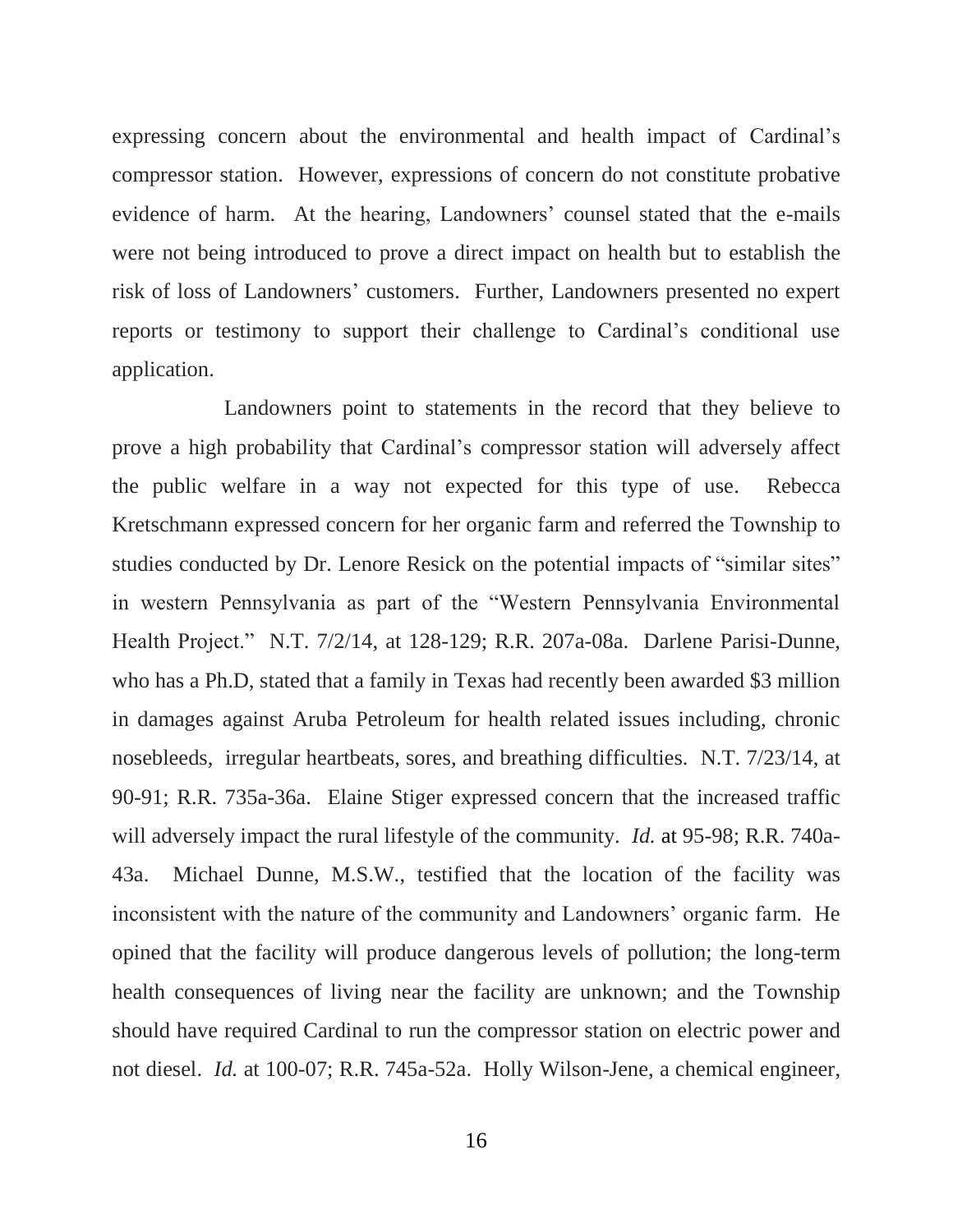stated that the typical pollutants from a compressor station include nitrogen oxide, which can impair respiratory health, and benzene, which causes cancer. She was concerned about the proximity of these emissions to an organic farm. She also cited a website listing the health issues afflicting people living in the Marcellus Shale area. *Id.* at 111-17; R.R. 756a-62a. Donald Kretschmann testified that a compressor station should not be located near a farm because emissions will contaminate the produce and the contaminants cannot be washed off. *Id.* at 168- 73; R.R. 813a-18a.

The trial court concluded that Landowners' proffered testimony and that of the other objectors did not constitute substantial evidence on which a finding of harm could be based. $13$  It explained as follows:

> It is clear to this Court that the Board's failure to discuss [the testimony of Landowners and other objectors] in its written decision does not, in and of itself, equate to a failure of the Board to consider the testimony and arguments presented by the objectors. A detailed reading of 53 P.S. Section 10908(9) reveals no requirement that the Board must address each individual objector, his/her arguments or his/her testimony. *The Board has the authority to judge the weight and credibility of presented testimony, and if they find that testimony lacking credibility or weight to meet their shifting burden of proof, there is, simply stated, no requirement for the Board to discuss it in its Findings of Fact, Conclusions of Law and Decision*. The fact that the [Board] does not mention offered testimony and alleged evidence of the objectors can reasonably be interpreted as the [Board's] conclusion that evidence presented was not compelling and, therefore, did not warrant discussion.

<sup>&</sup>lt;sup>13</sup> On appeal, this Court determines whether the Township committed an error of law or an abuse of discretion. *Zajdel v. Board of Supervisors of Peters Township*, 925 A.2d 215, 218 n.6 (Pa. Cmwlth. 2007). An abuse of discretion is established when findings of fact are not supported by substantial evidence. *Id*. "Substantial evidence is such relevant evidence as a reasonable mind might accept as adequate to support a conclusion." *Id*.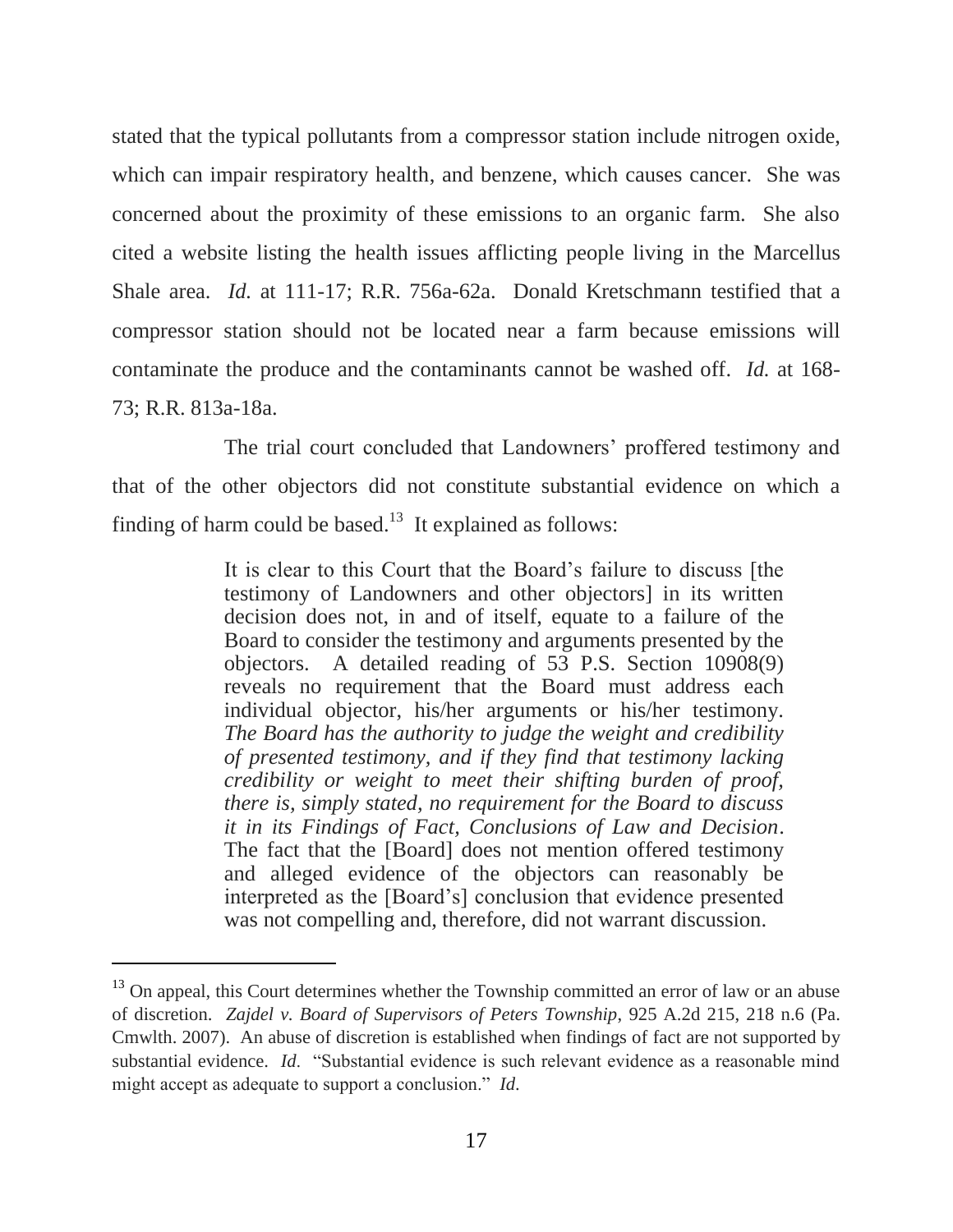Once Cardinal satisfies the requirements for a conditional use approval, the burden shifts to [the objectors] to demonstrate to the Board that there is a high degree of certainty that the proposed use would result in an adverse impact to the health, safety and welfare of the residents of [the Township]. In this instance, the [objectors] did, in fact, raise numerous concerns about the impact of the proposed compressor station. Concerns, however, do not equate to evidence, and there is nothing in this record that would lead this Court to determine that the Board abused its discretion when it found the presented testimony and arguments not to be persuasive.

Trial Court op. at 3-4 (internal citation omitted) (emphasis added). We agree with the trial court.

Landowners voiced concerns but did not present probative evidence. Accordingly, they did not meet their burden of showing that Cardinal's compressor station would adversely affect the public health, safety and welfare in a way not expected for a usual compressor station. In *Gorsline v. Board of Supervisors of Fairfield Township*, 123 A.3d 1142 (Pa. Cmwlth. 2015), landowners expressed concerns that a proposed natural gas well in a residential zoning district would be detrimental to the health, safety and welfare of their neighborhood. This Court explained that the questions landowners asked at the Board hearing, and their concerns that the well would be harmful, did not constitute probative evidence that the well would be harmful to the health, welfare and safety of the neighborhood. *See also Rural Area Concerned Citizens, Inc. v. Fayette County Zoning Hearing Board*, 646 A.2d 717, 723 (Pa. Cmwlth. 1994) (objectors' arguments that proposed quarry would have detrimental effect on community did not constitute substantial evidence that quarry use would affect health and safety of community).

Additionally, the conditions imposed by the Township establish that the concerns raised by Landowners and other objectors were considered. In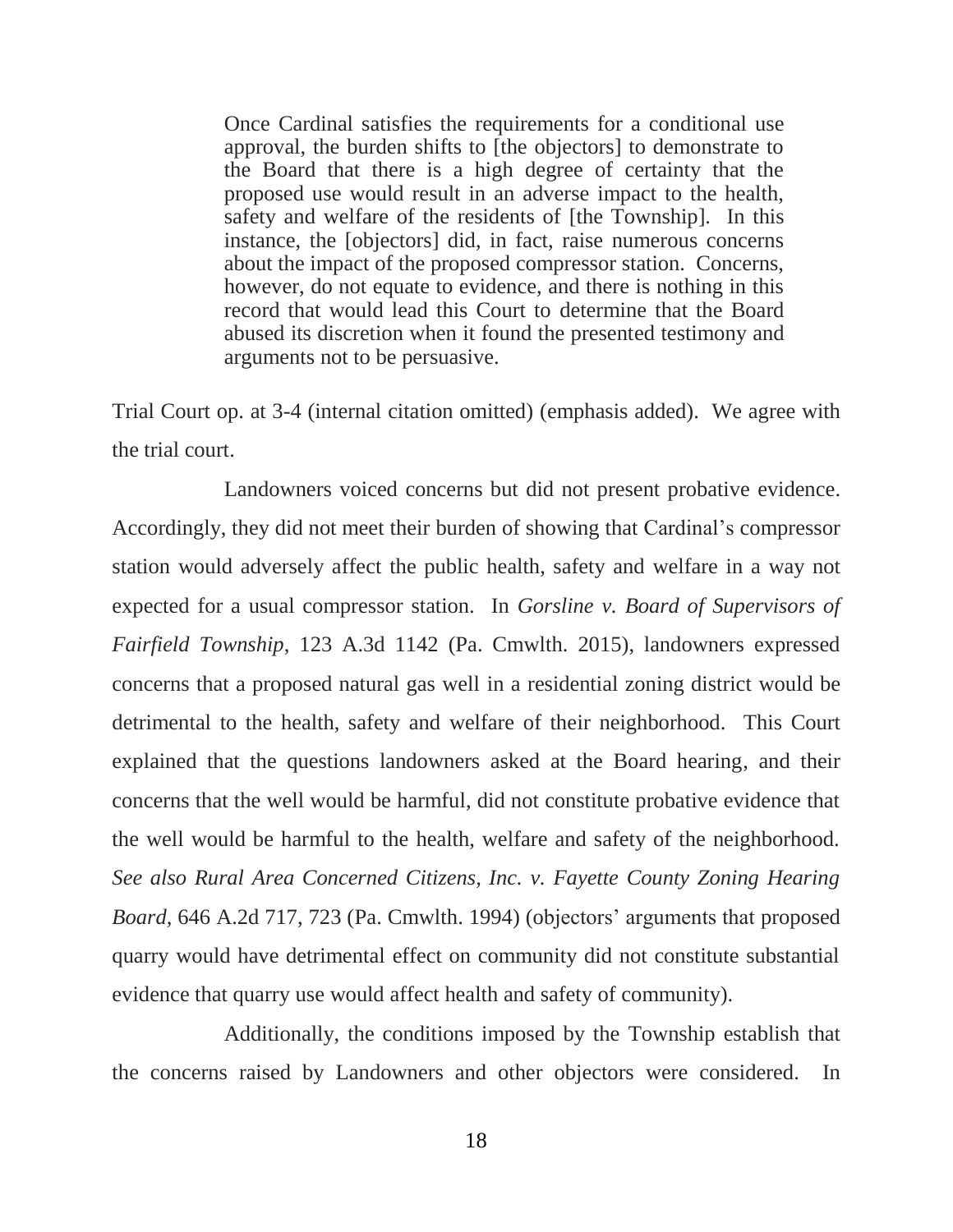response to the concern expressed at the hearing about whether construction on Teets Road would include removing a large tree, Condition D.1 requires Cardinal to "use its best efforts to save the large tree." Township Decision at 12. In response to stated concerns about traffic, the Township imposed conditions requiring Cardinal to install traffic signs, use escort vehicles for lowboy type trailers, limit overweight vehicle traffic during school bus hours of operation and at night, and employ traffic control personnel when moving heavy equipment to and from the site. Township Decision at 10-11. In response to concerns about noise, the Township imposed conditions compelling Cardinal to install noise control equipment and demonstrate compliance with the Township's noise standards. Township Decision at 11. In response to stated concerns about emissions, the Township required Cardinal to provide proof of ongoing compliance with applicable air quality laws. Township Decision at  $11<sup>14</sup>$ 

Cardinal's burden was to meet the specific, objective criteria in the Zoning Ordinance. Doing so established a presumption that the use is consistent with the general welfare of the community. Landowners do not contest the

<sup>&</sup>lt;sup>14</sup> In this regard, Landowners note that Christie Wilson, Cardinal's air quality compliance consultant, acknowledged that the compressor station will emit some pollutants and that modeling had not been done to determine where the emissions will migrate. However, the law does not require emission-free activity.

Landowners contend that Wilson agreed that EPA and DEP regulations are not health-based. The Township states that this is not only a mischaracterization of Wilson's testimony, it is a mischaracterization of the missions of the EPA and the DEP. Notably, the EPA's mission statement "is to protect human health and the environment." [http://www.epa.gov/aboutepa/our](http://www.epa.gov/aboutepa/our-mission-and-what-we-do)[mission-and-what-we-do.](http://www.epa.gov/aboutepa/our-mission-and-what-we-do) The DEP's mission statement is to "protect Pennsylvania's air, land and water from pollution and to provide for the health and safety of its citizens through a cleaner environment." [http://www.dep.pa.gov/Pages/default.aspx.](http://www.dep.pa.gov/Pages/default.aspx)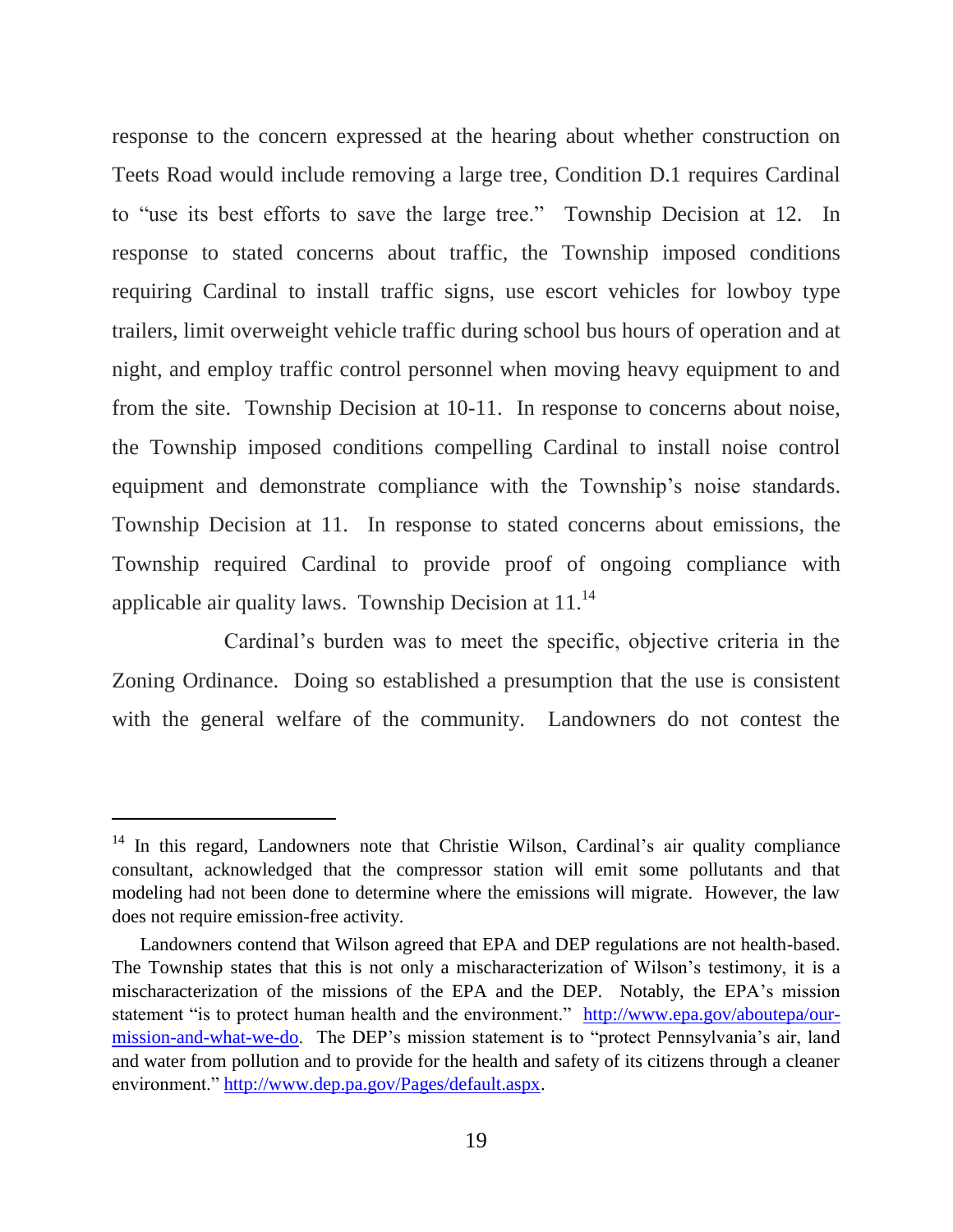Board's conclusion that Cardinal met the requirements of the Zoning Ordinance for a compressor station.

We reject Landowners' first claim of error. Their evidence lacked probative value and, thus, did not persuade the Township. In any case, the Township did not ignore the comments of Landowners and other objectors. It responded with the imposition of 33 conditions, many of which relate to specific concerns raised by the objectors. Because Cardinal proved compliance with the Zoning Ordinance, it established that its proposed use was presumptively consistent with the public welfare.

# **Violation of U.S. and Pennsylvania Constitutions**

In their second issue, Landowners claim that the Township's approval of Cardinal's conditional use infringed upon their rights guaranteed by the Pennsylvania and United States Constitutions. They claim the Township violated [Sections 1, 25 and 27](https://a.next.westlaw.com/Link/Document/FullText?findType=L&pubNum=1000262&cite=PACNART1S27&originatingDoc=I5e67f9fb696611e38913df21cb42a557&refType=LQ&originationContext=document&transitionType=DocumentItem&contextData=(sc.Search)) of the Declaration of Rights in the Pennsylvania Constitution, which state:

> All men are born equally free and independent, and have certain inherent and indefeasible rights, among which are those of enjoying and defending life and liberty, of acquiring, possessing and protecting property and reputation, and of pursuing their own happiness.

> > \*\*\*

To guard against transgressions of the high powers which we have delegated, we declare that everything in this article is excepted out of the general powers of government and shall forever remain inviolate.

\*\*\*

The people have a right to clean air, pure water, and to the preservation of the natural, scenic, historic and esthetic values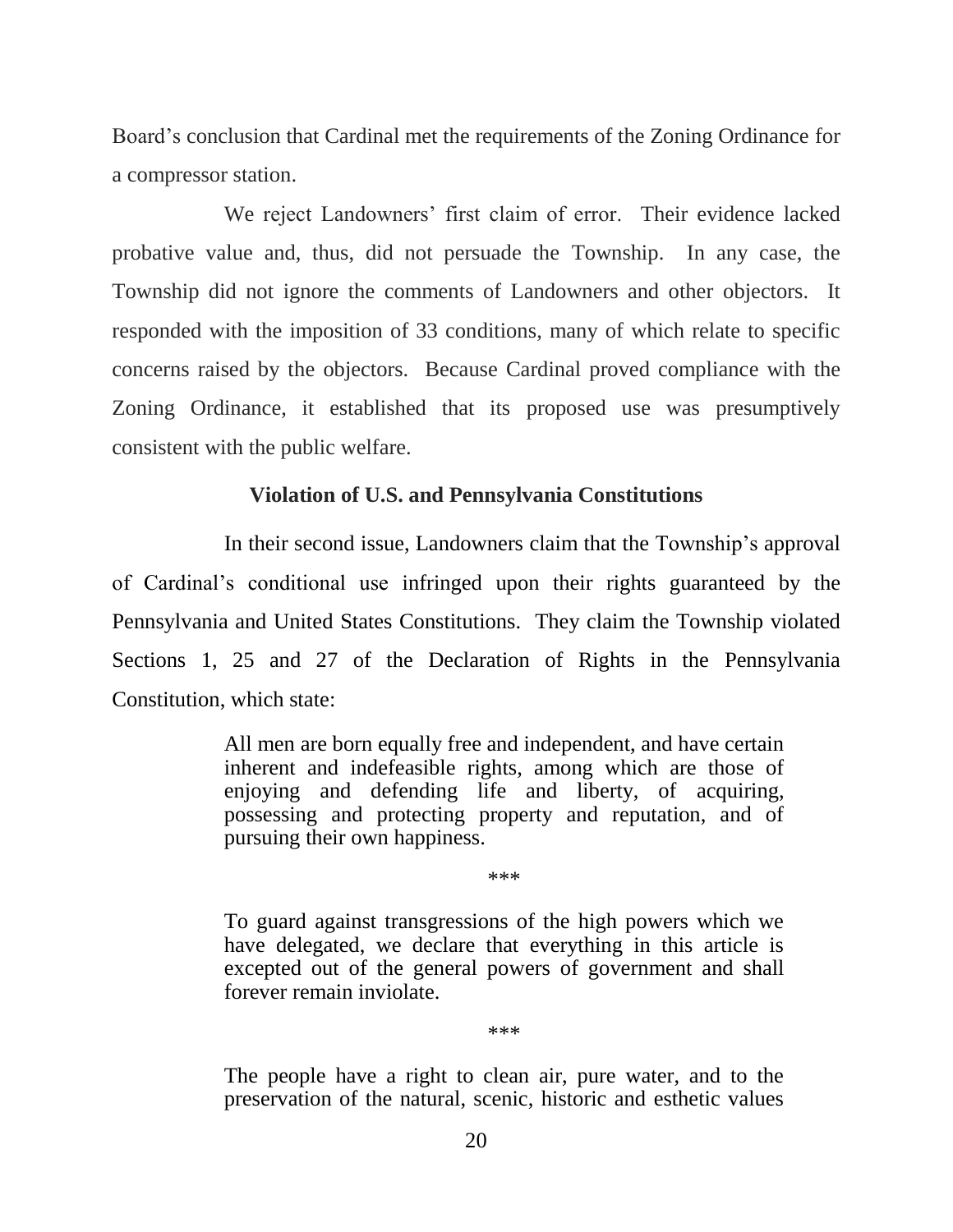of the environment. Pennsylvania's public natural resources are the common property of all the people, including generations yet to come. As trustee of these resources, the Commonwealth shall conserve and maintain them for the benefit of all the people.

PA. CONST. art. I, §§ 1, 25, 27. Landowners also claim a violation of their due process rights under the Fifth Amendment to the United States Constitution.<sup>15</sup> Finally, they claim a violation of their right to equal protection under the Fourteenth Amendment to the United States Constitution, which provides: "No State shall ... deny to any person within its jurisdiction the equal protection of the laws." U.S. Const. amend XIV,  $\S 1$ .<sup>16</sup>

<sup>15</sup> It provides:

 $\overline{a}$ 

#### U.S. Const. amend. V (emphasis added).

"Due process principles require an opportunity … to hear evidence adduced by an opposing party, cross-examine witnesses, introduce evidence on one's own behalf, and present argument." *Panzone v. Fayette County Zoning Hearing Board*, 944 A.2d 817, 821 (Pa. Cmwlth. 2008). Landowners do not claim they were prevented in any way from presenting evidence or addressing Cardinal's evidence. Instead, they claim the hearings before the Board were shown to be a "mere formality" based on the Board's failure to acknowledge that Landowners had presented evidence and were not merely airing grievances. We reject Landowners conclusory statement that the hearings were a mere formality and that this somehow equaled a due process violation.

<sup>16</sup> The equal protection clauses of the Pennsylvania Constitution, *i.e*, Article 1, Sections 1 and 26, are analyzed under the same criteria as established for claims brought under the Fourteenth Amendment to the U.S. Constitution. *Commonwealth v. Albert*[, 758 A.2d 1149, 1151 \(Pa.](https://a.next.westlaw.com/Link/Document/FullText?findType=Y&serNum=2000538878&pubNum=0000162&originatingDoc=I474011fd0fa311dd9876f446780b7bdc&refType=RP&fi=co_pp_sp_162_1151&originationContext=document&transitionType=DocumentItem&contextData=(sc.Search)#co_pp_sp_162_1151)  [2000\).](https://a.next.westlaw.com/Link/Document/FullText?findType=Y&serNum=2000538878&pubNum=0000162&originatingDoc=I474011fd0fa311dd9876f446780b7bdc&refType=RP&fi=co_pp_sp_162_1151&originationContext=document&transitionType=DocumentItem&contextData=(sc.Search)#co_pp_sp_162_1151)

No person shall be held to answer for a capital, or otherwise infamous crime, unless on a presentment or indictment of a Grand Jury, except in cases arising in the land or naval forces, or in the Militia, when in actual service in time of War or public danger; nor shall any person be subject for the same offence to be twice put in jeopardy of life or limb; nor shall be compelled in any criminal case to be a witness against himself, *nor be deprived of life, liberty, or property, without due process of law*; nor shall private property be taken for public use, without just compensation.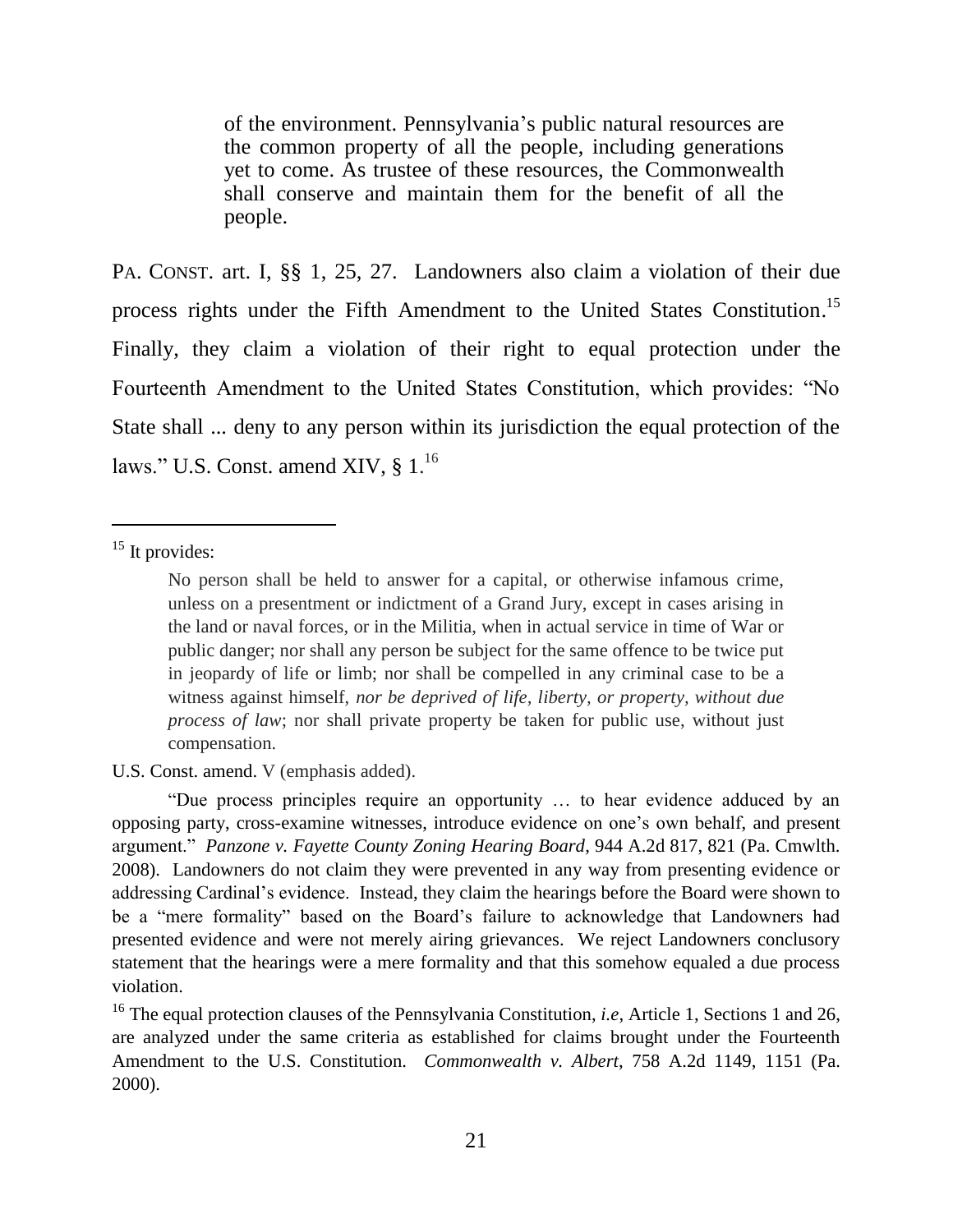In adopting Ordinance No. 194, which amended the Zoning Ordinance with respect to oil and gas activities, the Township made a number of findings, which follow:

> WHEREAS, the extraction of minerals, specifically oil and natural gas, is a land use which exhibits certain characteristics, which if not monitored could potentially have a negative impact on residents and properties in close proximity; and

> WHEREAS, the Commonwealth of Pennsylvania through amendments to the Pennsylvania Oil and Gas Act and Floodplain Management Act, known as Act 13 of February 2012, has attempted to regulate activities related to oil and gas extraction; and

> WHEREAS, the Pennsylvania Commonwealth Court has ruled portions of Commonwealth Act 13 of February 2012 which provided for the preemption of certain local zoning ordinance standards, unconstitutional; and

> WHEREAS, property owners in New Sewickley Township have been approached by extractive industry representatives to enter into agreements for the development of oil and gas resources; and

> WHEREAS, the Board of Supervisors through authority granted by the Pennsylvania Municipalities Planning Code have referred the local zoning issues to the Planning Commission for preparation of regulations which will permit the reasonable development of such natural resources while protecting the health, safety and welfare of Township residents[.]

Ordinance No. 194, Introduction; R.R.  $897a$ <sup>17</sup> In short, the Township was fully aware that the preemption of local zoning had been declared unconstitutional when it adopted the Zoning Ordinance amendments set forth in Ordinance No. 194. Its

 $17$  "Act 13" is a reference to Act No. 13 of February 14, 2012, P.L. 87, amending the Pennsylvania Oil and Gas Act, 58 Pa. C.S. §§2301-3504.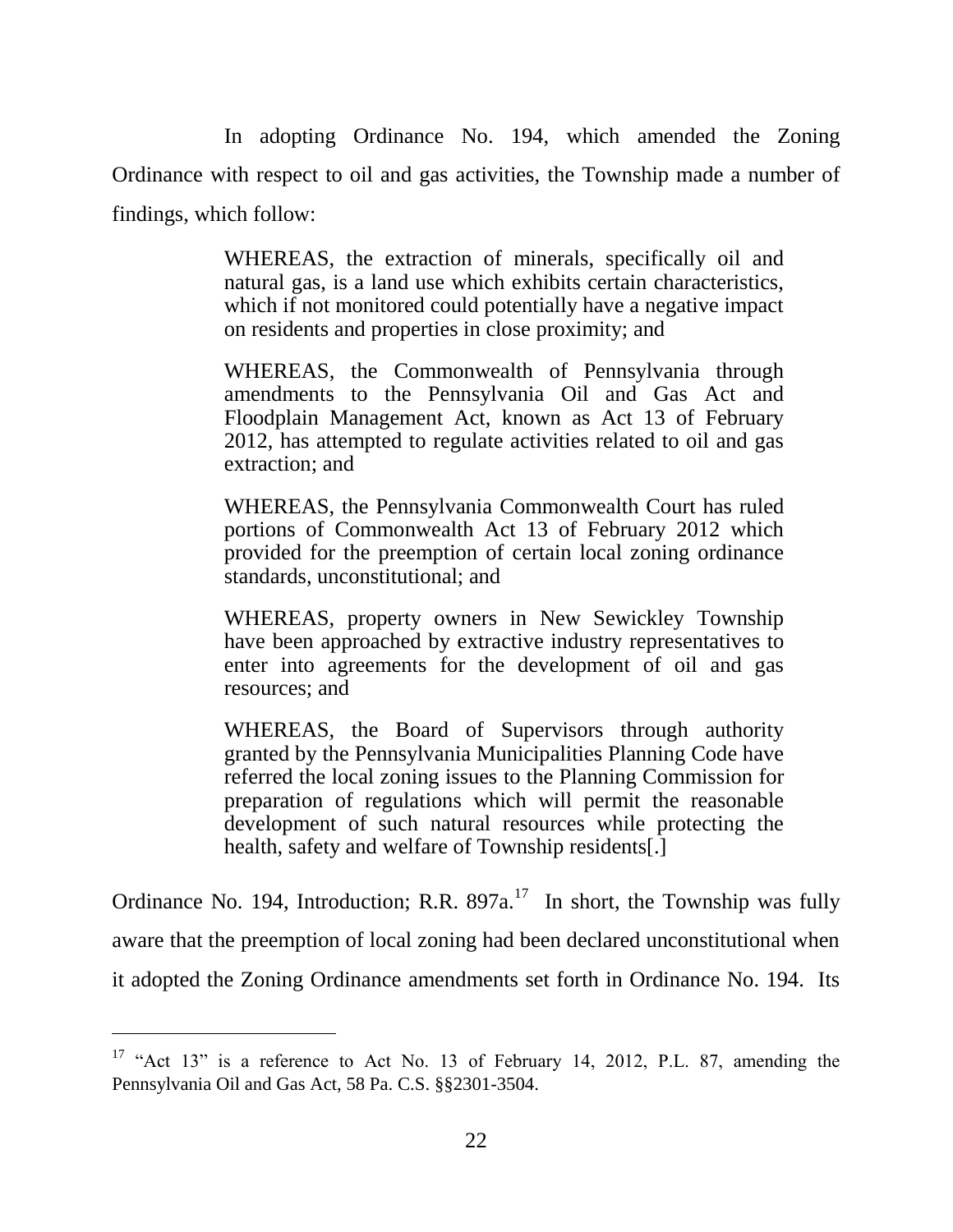legislative determinations were not based on the belief that its legislative choices were circumscribed by Act  $13.^{18}$ 

Landowners contend that Ordinance No. 194 was unconstitutional because it was not tailored to the local conditions within their community. They claim that a compressor station in the A-1 District violates their right to clean air and pure water, noting that Cardinal did not present any empirical evidence assessing the impact of the emissions from the compressor station on the community. Landowners also argue that Ordinance No. 194 contains the same setback distance of 750 feet that was found unconstitutional in *Robinson Township*, 83 A.3d 901.<sup>19</sup>

Cardinal and PennEnergy respond that the Township made a legislative determination that a compressor station is compatible with uses in the A-1 District, subject to setback and acreage requirements, and that Landowners have not raised a proper challenge to Ordinance No. 194. Further, no court has ever held that a compressor station cannot be compatible with other uses in an agricultural district. Cardinal had no obligation to present evidence that the compressor station emissions will satisfy Article I, §27; it was enough to show that the compressor station will satisfy applicable state and federal environmental protection laws. In any case, *Robinson Township* did not invalidate the use of a 750-foot setback where, as here, the Township in its legislative wisdom concluded that it was appropriate.

<sup>&</sup>lt;sup>18</sup> In its brief, the Township notes that in spite of the Pennsylvania Supreme Court's ruling in *Robinson Township v. Commonwealth,* 83 A.3d 901, 915 (Pa. 2013), it chose to retain the standards in Ordinance No. 194 because it believed they were suitable for the community. Township Brief at 24.

<sup>&</sup>lt;sup>19</sup> Here, the compressor station is set back 2,000 feet from Landowners' property.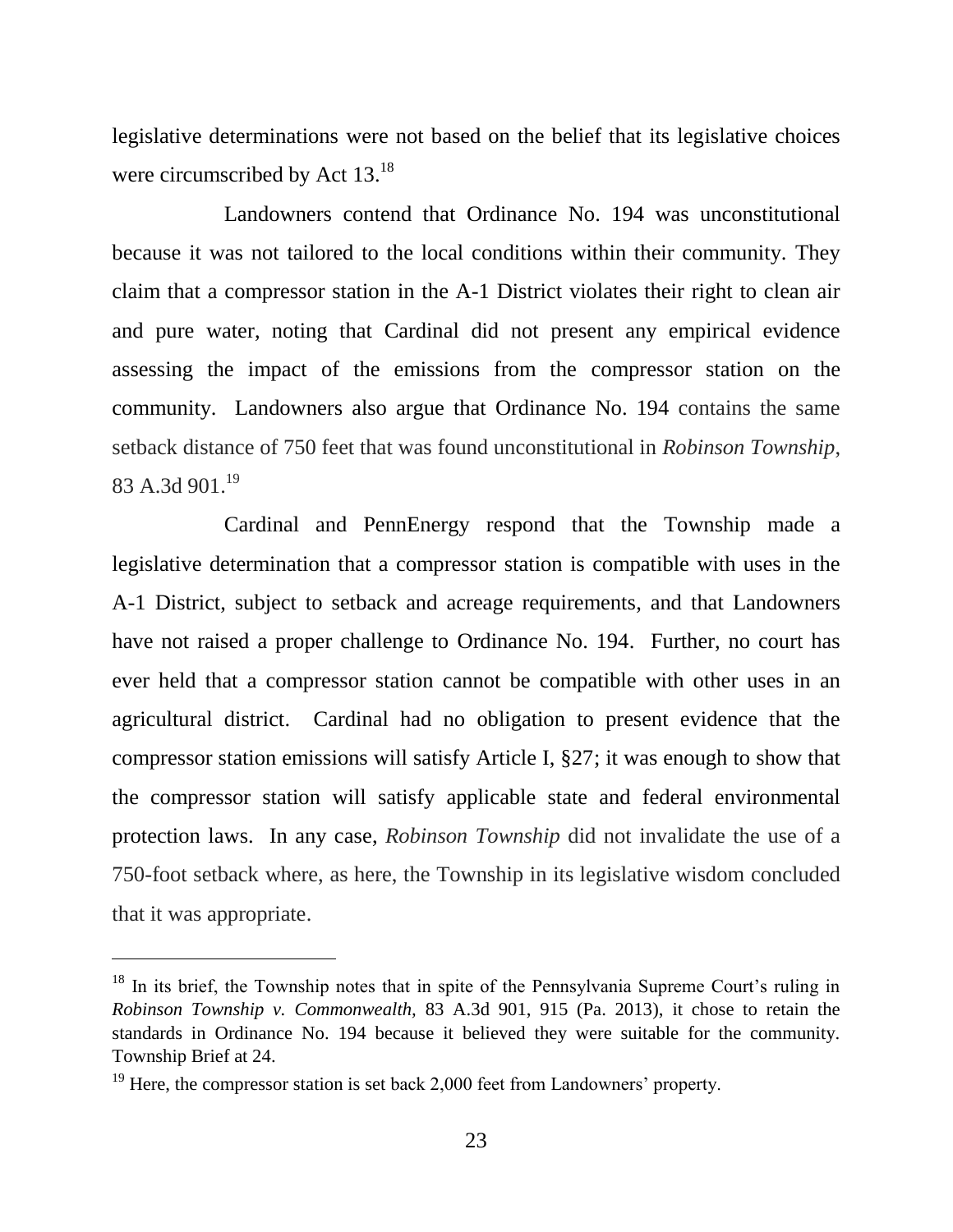The Township argues that there is no evidence in the record that natural gas development is antithetical to agricultural use. Notably, compressor stations are compatible with agricultural use and, in fact, are located in rural counties. Likewise, Landowners presented no evidence that the compressor station will cause a substantial threat to the public health, safety and welfare, which was their burden.

In *Robinson Township*, 83 A.3d 901, the Pennsylvania Supreme Court held that a single, statewide zoning standard for oil and gas operations in every zoning district in the Commonwealth, as specified in Section 3304 of Act 13, 58 Pa. C.S. §3304, violated Article I, Section 27 of the Pennsylvania Constitution (the Environmental Rights Amendment). The Supreme Court concluded that statewide land use standards altered "existing expectations of communities and property owners and substantially diminish[] natural and esthetic values of the local environment<sup>[1]</sup> *Id.* at 979. This holding came in Part III of the opinion.

Regarding Section 3304's establishment of a uniform setback for a natural gas facility of 750 feet from the nearest existing building, the Supreme Court held this requirement was incompatible with the express command of the Environmental Rights Amendment because it afforded "minimal statewide protections while disabling local government from mitigating the impact of oil and gas development at a local level." *Id*. at 980. This holding in Part III of *Robinson Township* was joined by a plurality of the justices. Leaving aside the question of the significance of a plurality opinion, <sup>20</sup> *Robinson Township* did not reach, or

 $20$  A plurality opinion "is binding on the parties in that particular case," but it "is not binding precedent." *Pitt Ohio Express v. Workers' Compensation Appeal Board (Wolff)*, 912 A.2d 206, 208 (Pa. 2006).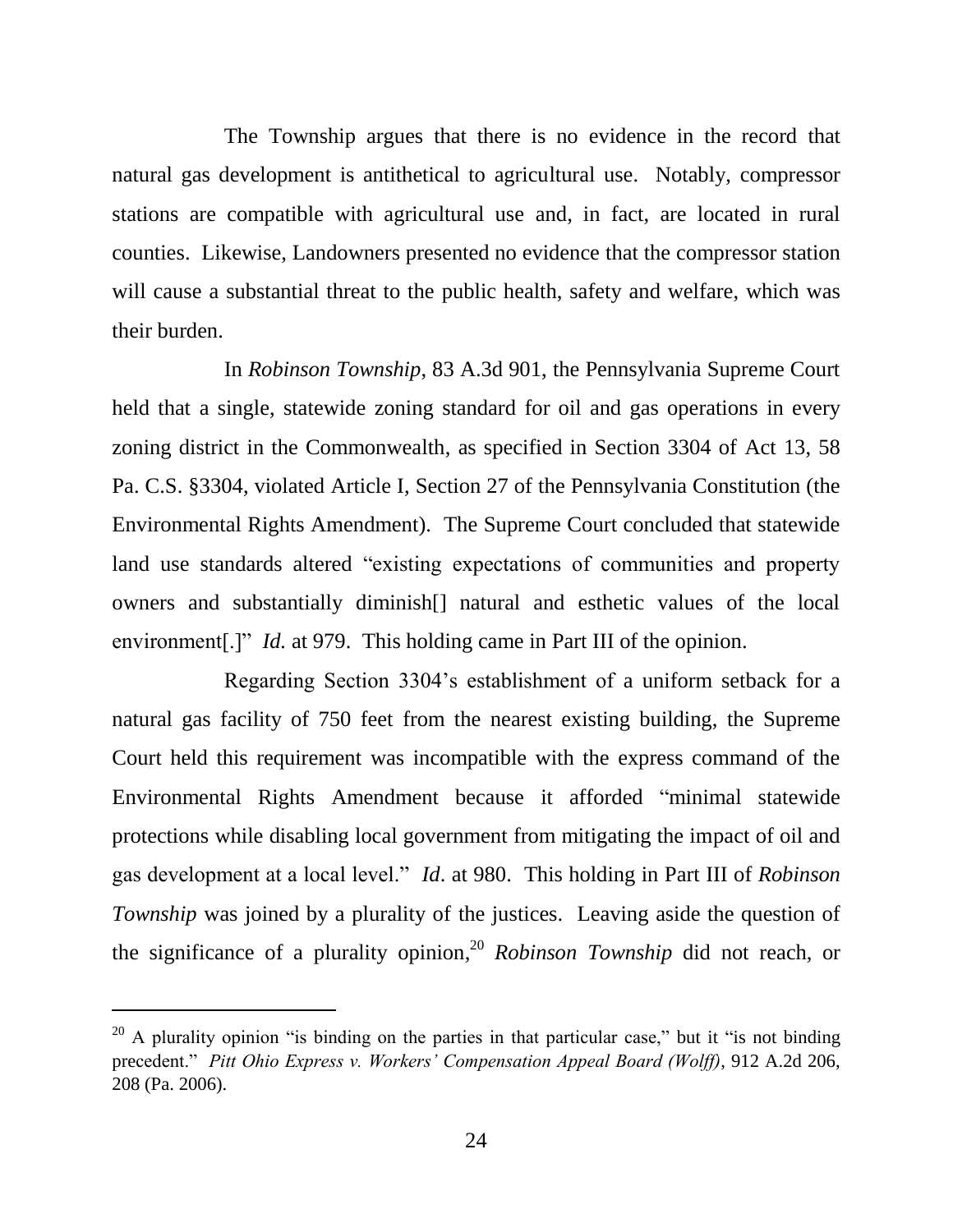indeed even discuss, whether a municipality could choose to adopt a 750-foot setback, as the Township did here. In short, *Robinson Township* did not nullify that provision of Ordinance No. 194.

Further, Landowners' constitutional challenge to Ordinance No. 194 did not follow the procedures for such a challenge set forth in the MPC, which requires that it be submitted to the zoning hearing board or, alternatively, to the governing body along with a request for a curative amendment. Specifically, Section 916.1(a)-(c) of the MPC states:

> (a) A landowner who, on substantive grounds, desires to challenge the validity of an ordinance or map or any provision thereof which prohibits or restricts the use or development of land in which he has an interest shall submit the challenge either:

> > (1) to the *zoning hearing board under section 909.1(a)*; or

> > (2) to the *governing body under section 909.1(b)(4), together with a request for a curative amendment under section 609.1*.

(b) Persons aggrieved by a use or development permitted on the land of another by an ordinance or map, or any provision thereof, who desires to challenge its validity on substantive grounds shall first submit their challenge to the zoning hearing board for a decision thereon under section 909.1(a)(1).

(c) The submissions referred to in subsections (a) and (b) shall be governed by the following:

(1) In challenges before the zoning hearing board, the challenging party shall make a written request to the board that it hold a hearing on its challenge. The request shall contain the reasons for the challenge. Where the landowner desires to challenge the validity of such ordinance and elects to proceed by curative amendment under section 609.1, his application to the governing body shall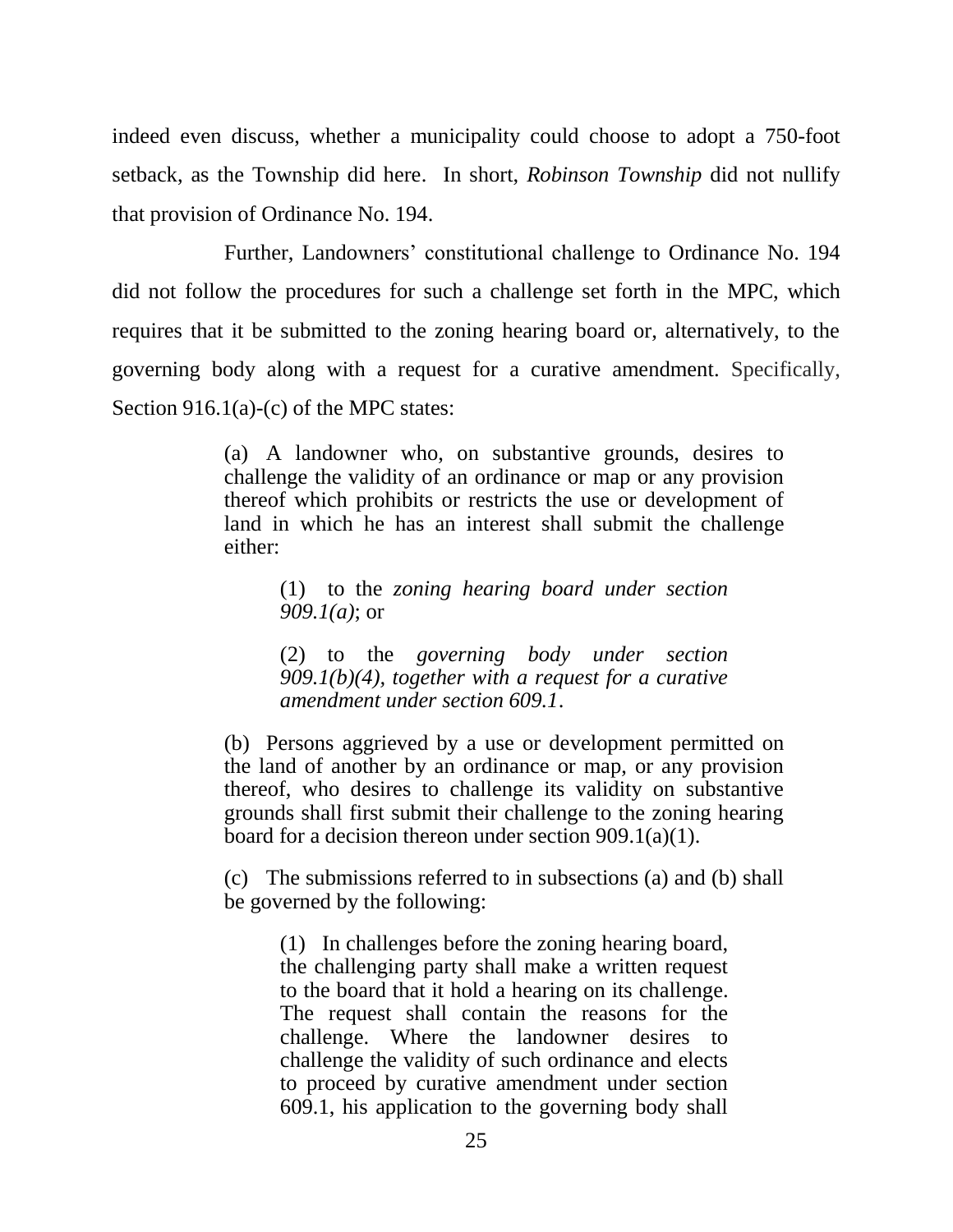contain, in addition to the requirements of the written request hereof, the plans and explanatory materials describing the use or development proposed by the landowner in lieu of the use or development permitted by the challenged ordinance or map. Such plans or other materials shall not be required to meet the standards prescribed for preliminary, tentative or final approval or for the issuance of a permit, so long as they provide reasonable notice of the proposed use or development and a sufficient basis for evaluating the challenged ordinance or map in light thereof. Nothing herein contained shall preclude the landowner from first seeking a final approval before submitting his challenge.

(2) If the submission is made by the landowner to the governing body under subsection  $(a)(2)$ , the request also shall be accompanied by an amendment or amendments to the ordinance proposed by the landowner to cure the alleged defects therein.

53 P.S. §10916(a)-(c) (emphasis added).<sup>21</sup>

 $\overline{a}$ 

Here, Landowners did not file a curative amendment in the proceeding before the Township. Counsel for Landowners did advise the Township that Landowners intended to file a substantive validity challenge to Ordinance No. 194 with the Zoning Hearing Board. N.T. 7/23/14, at 147; R.R. 792a. As explained by the trial court, Landowners did in fact file an appeal "challeng[ing] the constitutionality of [Ordinance No. 194] before the Township Zoning Hearing Board but subsequently withdrew that challenge." Trial Court PA. R.A.P. 1925(a) op. at 2. The instant land use appeal concerns the Township's

 $21$  Section 916.1 was added by the Act of December 21, 1988, P.L. 1329.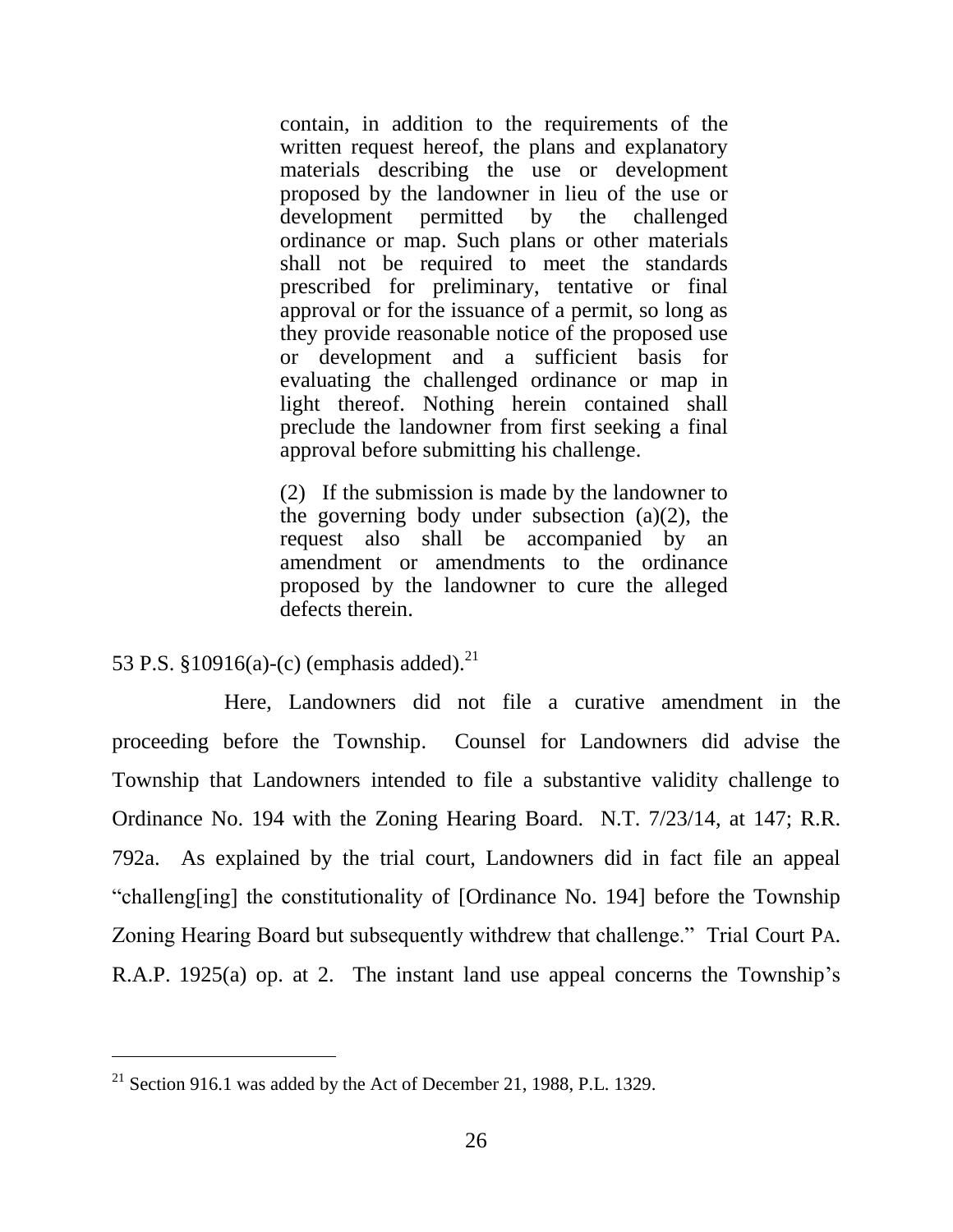decision to grant a conditional use application, not a decision of the Zoning Hearing Board on a substantive validity challenge.<sup>22</sup>

Landowners' challenge to the constitutionality of Ordinance No. 194's amendments to the Zoning Ordinance was not pursued in accordance with the procedures established in the MPC. We reject Landowners' contentions on this assignment of error.

#### **Motion to Present Additional Evidence**

Landowners sought to expand the record to include transcripts of two public hearings that took place on Ordinance No. 194. Landowners assert that this legislative history will show that the Township did not consider the health, safety and welfare of the community and did not tailor the ordinance to ensure residents' rights to clean air and pure water when considering Ordinance No. 194. Instead, the transcripts reveal that the concern of the Township was payment of oil and gas lease signing bonuses.

The Township counters that Landowners made a substantive validity challenge to Ordinance No. 194 and then withdrew it mid-hearing. Landowners then raised the constitutional challenge in the instant land use appeal. To that end, they sought to introduce legislative history that they could have offered in the hearing on Cardinal's conditional use application but did not. In any case, the

<sup>&</sup>lt;sup>22</sup> Cardinal established that it complied with all of the requirements set forth in the Zoning Ordinance. As explained above, this created a presumption that "the proposed use is consistent with the general welfare of the community." *H.E. Rohrer*, 808 A.2d at 1018. A "conditional use application *must* be granted unless objectors present sufficient evidence that the proposed use has a detrimental effect on the public health, safety and welfare." *In re McGlynn*, 974 A.2d 525, 537 (Pa. Cmwlth. 2009) (emphasis added).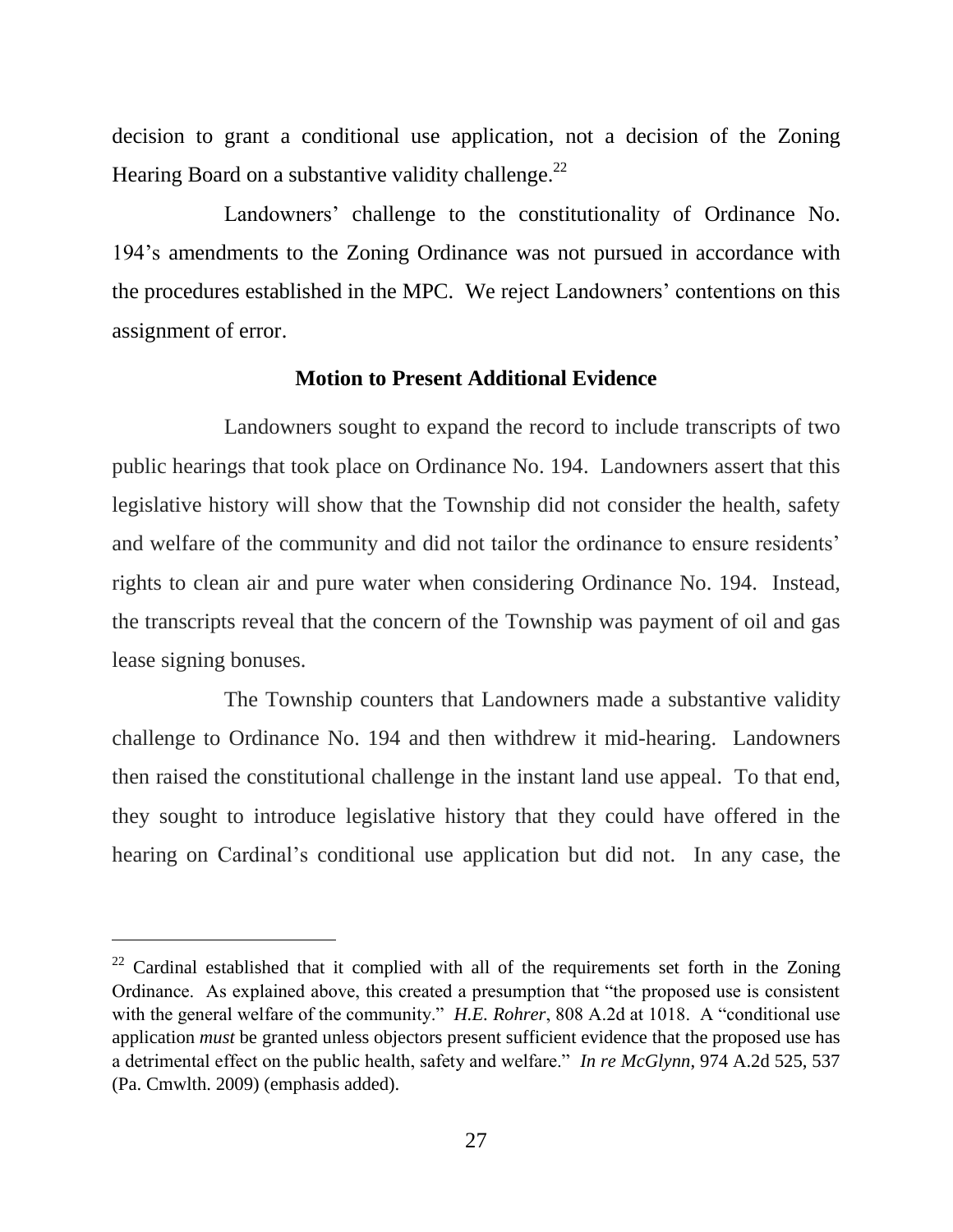legislative history of Ordinance No. 194 involved much more than the two hearing transcripts Landowners sought to introduce. The Township conducted 13 hearings.

In its Pennsylvania Rule of Appellate Procedure 1925(a) opinion, the trial court addressed the denial of Landowners' motion to expand the record. The trial court explained that Landowners are not entitled to supplement the record unless they were refused the opportunity at the Township hearing. Landowners did not meet this threshold requirement. Landowners acknowledged that they withdrew their substantive validity challenge to the constitutionality of Ordinance No. 194. Thus, the trial court rejected their attempt to resurrect this claim.

Section 1005–A of the MPC provides in relevant part:

If, upon motion, it is shown that proper consideration of the land use appeal requires the presentation of additional evidence, a judge of the court may hold a hearing to receive additional evidence, may remand the case to the body, agency or officer whose decision or order has been brought up for review, or may refer the case to a referee to receive additional evidence, provided that appeals brought before the court pursuant to section 916.1 shall not be remanded for further hearings before any body, agency or officer of the municipality.

53 P.S. § 11005– $A^{23}$  In applying Section 1005-A, this Court has held:

A court of common pleas faces compulsion to hear additional evidence in a zoning case *only* where the party seeking the hearing demonstrates that the record is incomplete because the party was denied an opportunity to be heard fully, or because relevant testimony was offered and excluded.

*Eastern Consolidation and Distribution Services, Inc. v. Board of Commissioners of Hampden Township*, 701 A.2d 621, 624 (Pa. Cmwlth. 1997) (quoting *[In re](https://a.next.westlaw.com/Link/Document/FullText?findType=Y&serNum=1994241053&pubNum=162&originatingDoc=Ia9407fe036b411d9abe5ec754599669c&refType=RP&fi=co_pp_sp_162_613&originationContext=document&transitionType=DocumentItem&contextData=(sc.DocLink)#co_pp_sp_162_613)* 

<sup>23</sup> Section 1005–A was added by the Act of December 21, 1988, P.L. 1329.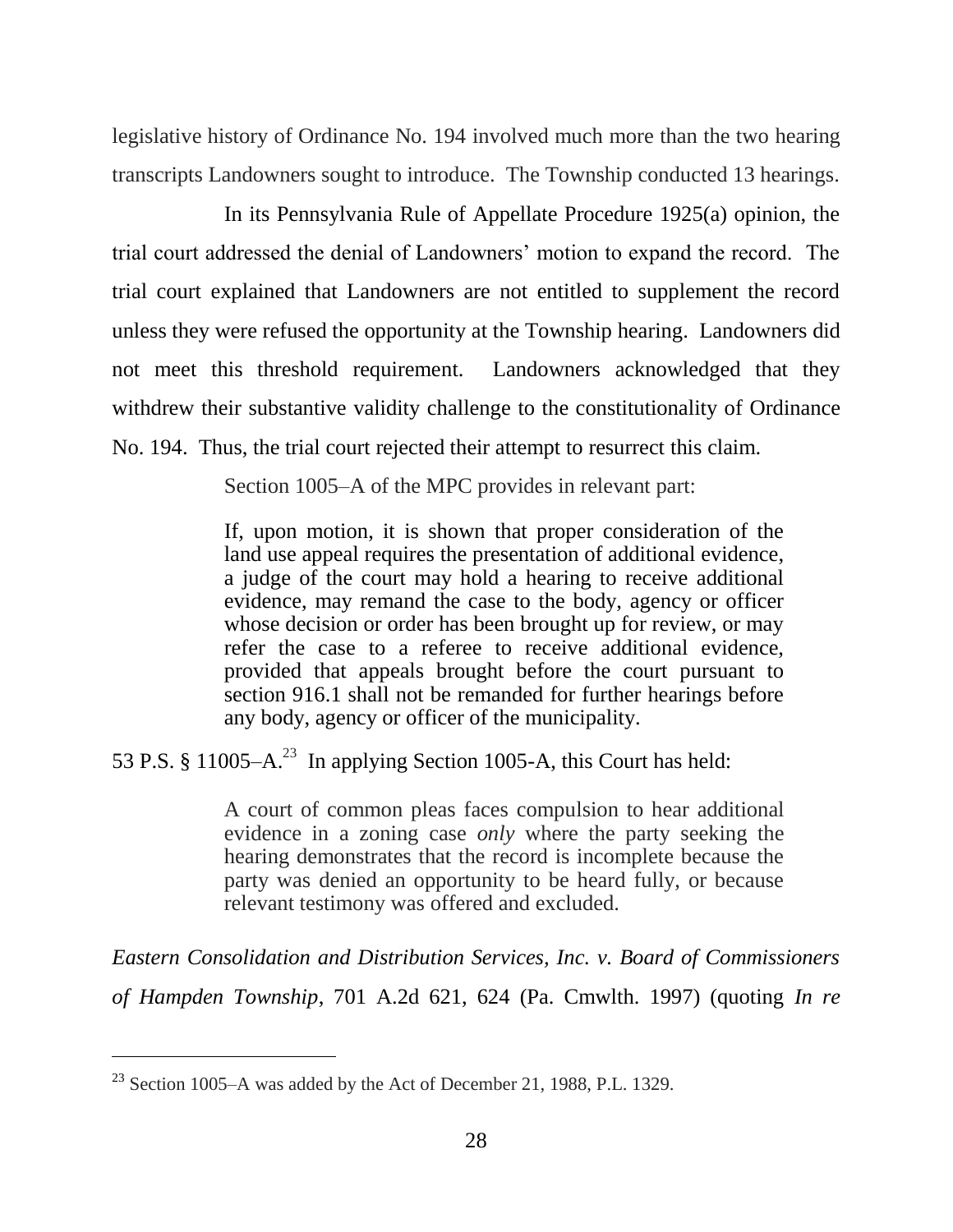*[Appeal of Little Britain Township](https://a.next.westlaw.com/Link/Document/FullText?findType=Y&serNum=1994241053&pubNum=162&originatingDoc=Ia9407fe036b411d9abe5ec754599669c&refType=RP&fi=co_pp_sp_162_613&originationContext=document&transitionType=DocumentItem&contextData=(sc.DocLink)#co_pp_sp_162_613)*, 651 A.2d 606, 613 (Pa. Cmwlth. 1994) (emphasis in original)).

Landowners have not complied with Sections 1005 and 916.1 of the MPC. At the hearing before the Township, Landowners' counsel stated that the validity of Ordinance No. 194 was not properly before the Township; rather a substantive validity appeal needed to be heard by the Zoning Hearing Board. N.T. 7/23/14, at 147; R.R. 792a. Counsel stated that he was putting the Township on notice that Landowners would be filing a substantive validity appeal with the Zoning Hearing Board. *Id*.

As explained by the trial court, Landowners filed an appeal "challeng[ing] the constitutionality of [Ordinance No. 194] before the Township Zoning Hearing Board but subsequently withdrew that challenge." Trial Court PA. R.A.P. 1925(a) op. at 2. They decided not to pursue their claim and "[t]hey cannot now resurrect those foregone remedies." *Id*.

The trial court did not abuse its discretion by refusing to expand the record. The party seeking to introduce new evidence must show it was denied the opportunity to be fully heard below or that it offered relevant evidence that was excluded. Landowners make no such claim. In sum, they have failed to establish that the trial court abused its discretion by refusing to consider their challenge to the constitutionality of Ordinance No. 194 or denying their motion to expand the record.

#### **Conclusion**

Landowners have failed to establish that the Township erred in its decision to grant a conditional use permit or that the trial court abused its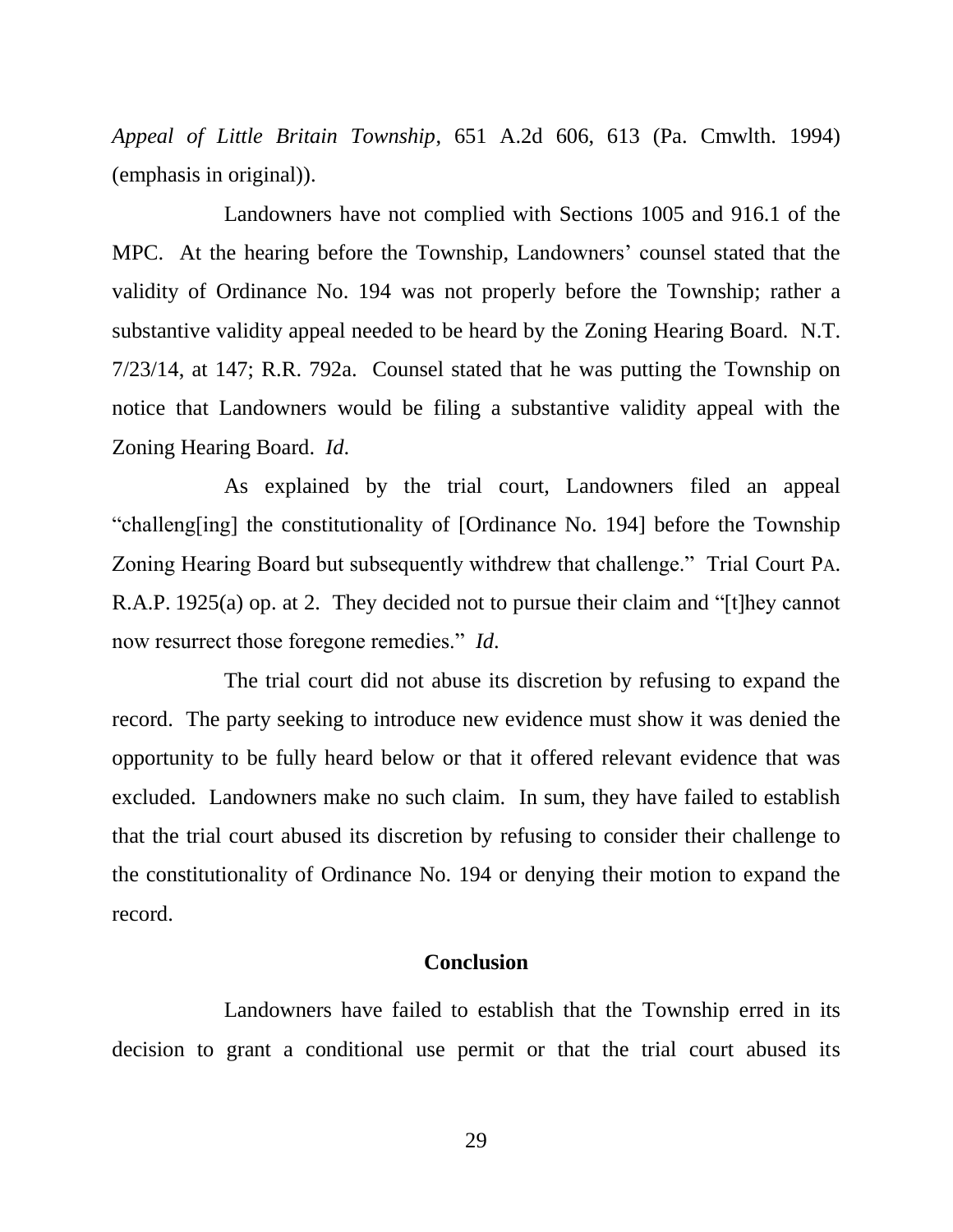discretion by refusing to permit expansion of the record. Accordingly, we affirm the trial court.

MARY HANNAH LEAVITT, Judge

 $\frac{1}{\sqrt{2}}$  ,  $\frac{1}{\sqrt{2}}$  ,  $\frac{1}{\sqrt{2}}$  ,  $\frac{1}{\sqrt{2}}$  ,  $\frac{1}{\sqrt{2}}$  ,  $\frac{1}{\sqrt{2}}$  ,  $\frac{1}{\sqrt{2}}$  ,  $\frac{1}{\sqrt{2}}$  ,  $\frac{1}{\sqrt{2}}$  ,  $\frac{1}{\sqrt{2}}$  ,  $\frac{1}{\sqrt{2}}$  ,  $\frac{1}{\sqrt{2}}$  ,  $\frac{1}{\sqrt{2}}$  ,  $\frac{1}{\sqrt{2}}$  ,  $\frac{1}{\sqrt{2}}$